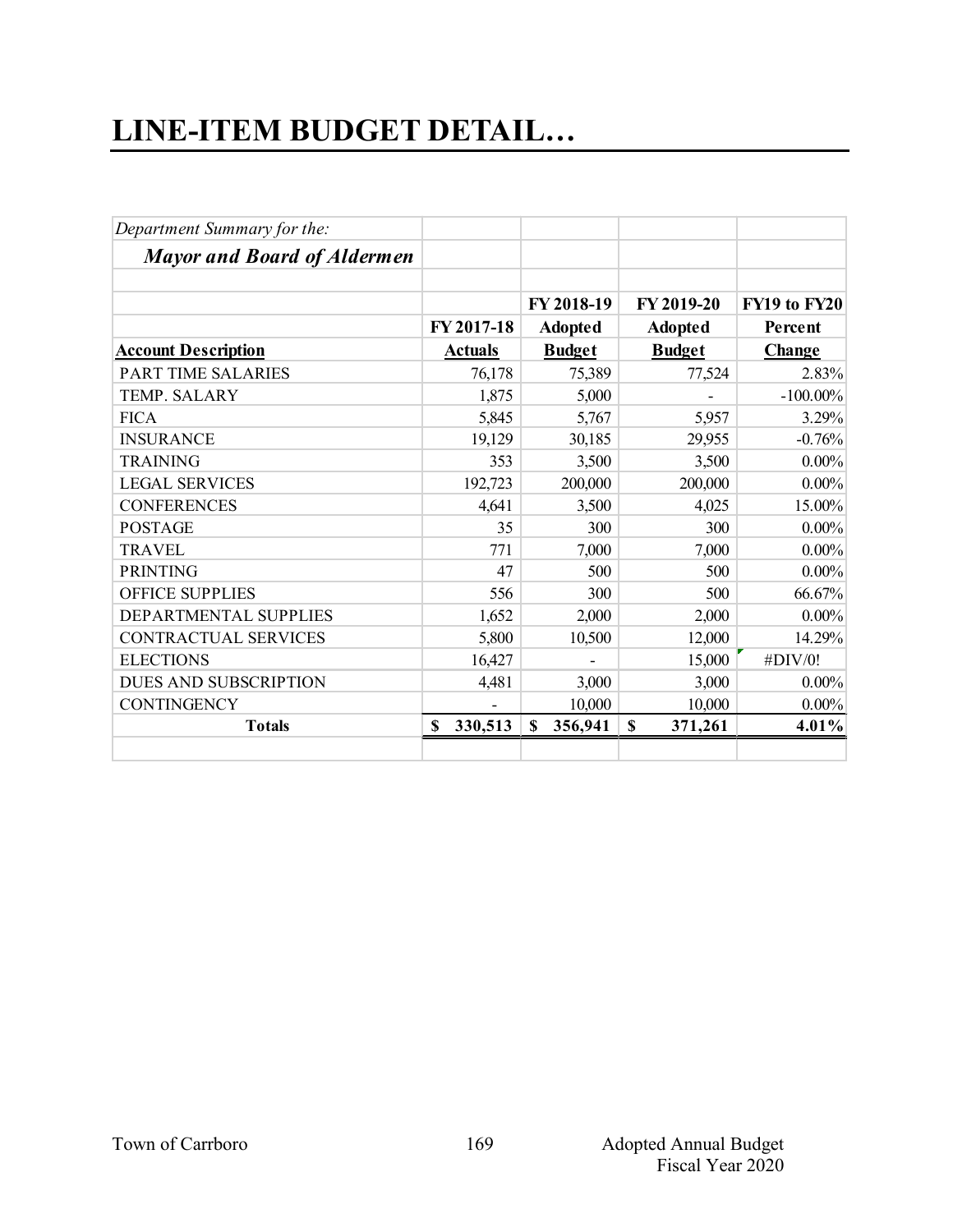| Department Summary for the:    |                |                |                |              |
|--------------------------------|----------------|----------------|----------------|--------------|
| <b>Advisory Boards</b>         |                |                |                |              |
|                                |                |                |                |              |
|                                |                | FY 2018-19     | FY 2019-20     | FY19 to FY20 |
|                                | FY 2017-18     | <b>Adopted</b> | <b>Adopted</b> | Percent      |
| <b>Account Description</b>     | <b>Actuals</b> | <b>Budget</b>  | <b>Budget</b>  | Change       |
| CONTRACTUAL SERVICES           |                |                | 5,000          | #DIV/0!      |
| APPEARANCE COMMITTEE           |                | 200            | 200            | $0.00\%$     |
| PLANNING BOARD                 |                | 500            | 500            | $0.00\%$     |
| <b>BOARD OF ADJUSTMENT</b>     | 144            | 500            | 500            | $0.00\%$     |
| PARKS & RECREATION COMMISSION  | 263            | 2,400          |                | $-100.00\%$  |
| TRANSPORTATION ADVISORY BOARD  | 209            | 500            | 500            | $0.00\%$     |
| HUMAN SERVICES COMMISSION      | 312            | 300            | 300            | $0.00\%$     |
| NORTHERN AREA TRANSITION ADV   |                | 200            | 200            | $0.00\%$     |
| <b>APPRECIATION EVENTS</b>     | 2,510          | 3,500          |                | $-100.00\%$  |
| ECONOMIC SUSTAINABILITY COMMIS | 134            | 500            | 500            | $0.00\%$     |
| <b>GREENWAY COMMISSION</b>     | 320            | 500            | 500            | $0.00\%$     |
| SAFE ROUTES TO SCHOOL          |                | 250            | 250            | $0.00\%$     |
| <b>ART COMMITTEE</b>           | 7,319          | 7,000          | 21,000         | 200.00%      |
| ENVIRONMENTAL ADVISORY BOARD   | 195            | 500            | 500            | $0.00\%$     |
| YOUTH ADVISORY BOARD           | 176            | 500            |                | $-100.00\%$  |
| <b>Totals</b>                  | 11,582<br>\$   | \$<br>17,350   | \$<br>29,950   | 72.62%       |
|                                |                |                |                |              |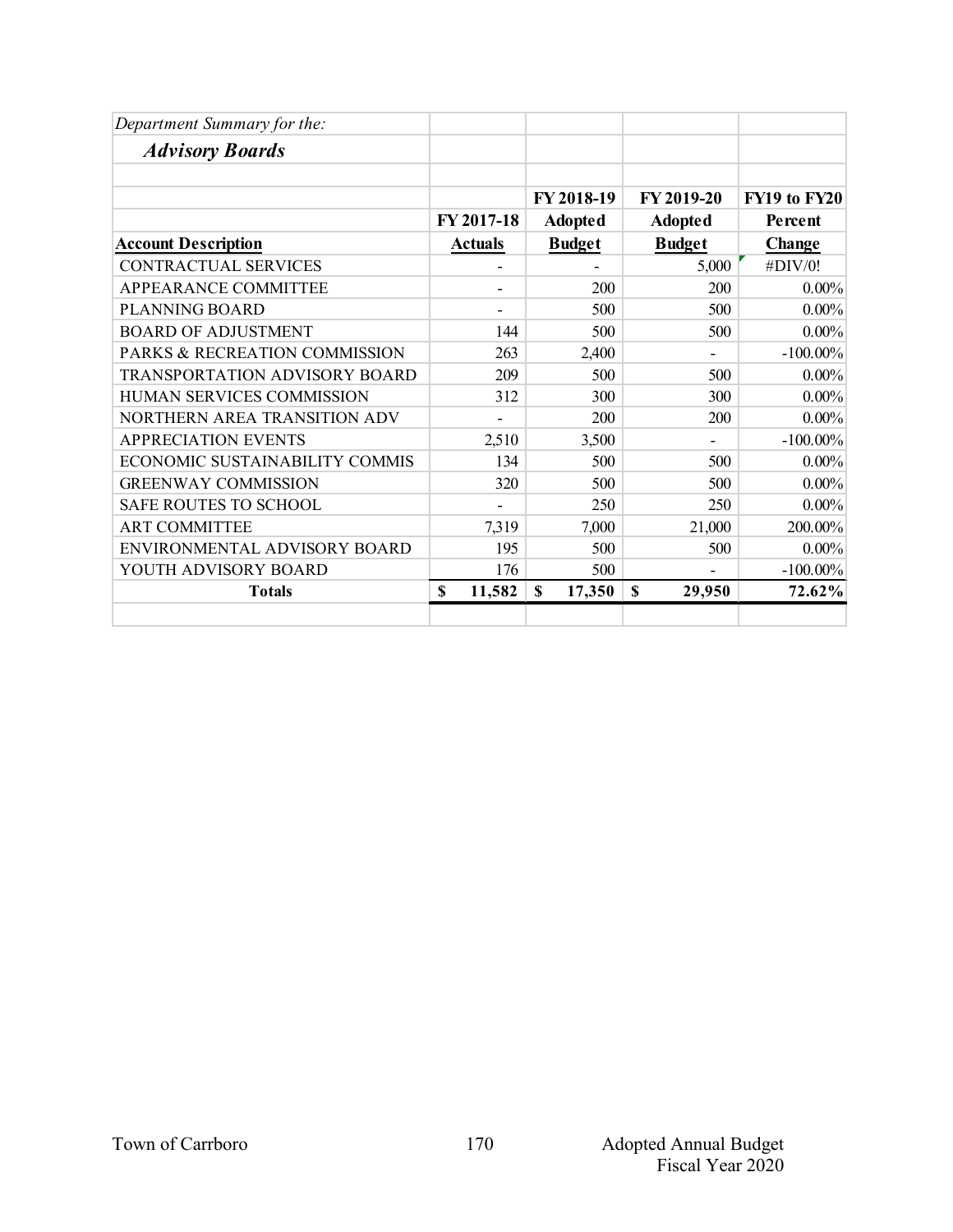| Department Summary for the:    |                |                       |                        |              |
|--------------------------------|----------------|-----------------------|------------------------|--------------|
| <b>Governance Support</b>      |                |                       |                        |              |
|                                |                |                       |                        |              |
|                                |                | FY 2018-19            | FY 2019-20             | FY19 to FY20 |
|                                | FY 2017-18     | <b>Adopted</b>        | <b>Adopted</b>         | Percent      |
| <b>Account Description</b>     | <b>Actuals</b> | <b>Budget</b>         | <b>Budget</b>          | Change       |
| <b>TRIANGLE J COG</b>          | \$<br>8,018    | $\mathbb{S}$<br>9,000 | $\mathbb{S}$<br>9,000  | $0.00\%$     |
| NC LEAGUE OF MUNICIPALITIES    | 17,187         | 18,000                | 18,000                 | $0.00\%$     |
| <b>INSTITUTE OF GOVERNMENT</b> | 2,518          | 2,450                 | 2,593                  | 5.84%        |
| <b>ART CENTER</b>              | 20,000         | 20,000                | 20,000                 | $0.00\%$     |
| <b>HUMAN SERVICES GRANTS</b>   | 271,215        | 270,000               | 249,000                | $-7.78%$     |
| <b>COMMUNITY DINNER</b>        | 500            | 1,000                 | 1,000                  | $0.00\%$     |
| <b>LIBRARY PROJECT</b>         | 4,000          | 4,000                 | 4,000                  | $0.00\%$     |
| SOCIAL EQUITY & INCLUSION INIT |                | 20,000                | 20,000                 | $0.00\%$     |
| THE PEOPLES CHANNEL            | 27,031         | 32,000                | 27,297                 | $-14.70%$    |
| <b>METROPOLITAN COALITION</b>  | 8,089          | 8,009                 | 8,009                  | $0.00\%$     |
| <b>COMMUNITY OUTREACH</b>      | 36,970         | 42,970                | 42,970                 | $0.00\%$     |
| <b>ALLIANCE FOR INNOVATION</b> | 1,860          | 2,000                 | 1,860                  | $-7.00\%$    |
| CARRBORO TOURISM DEV AUTHORITY | 174,953        | 152,000               | 177,510                | 16.78%       |
| ROBERS ROAD INTERLOCAL         | 66,728         | 52,553                | 66,728                 | 26.97%       |
| <b>FOOD COUNCIL</b>            |                | 8,750                 | 8,750                  | $0.00\%$     |
| UNC GOOD NEIGHBOR PROGRAM      |                | 335                   | 335                    | $0.00\%$     |
| <b>Totals</b>                  | \$<br>639,069  | \$<br>643,067         | $\mathbf S$<br>657,052 | 2.17%        |
|                                |                |                       |                        |              |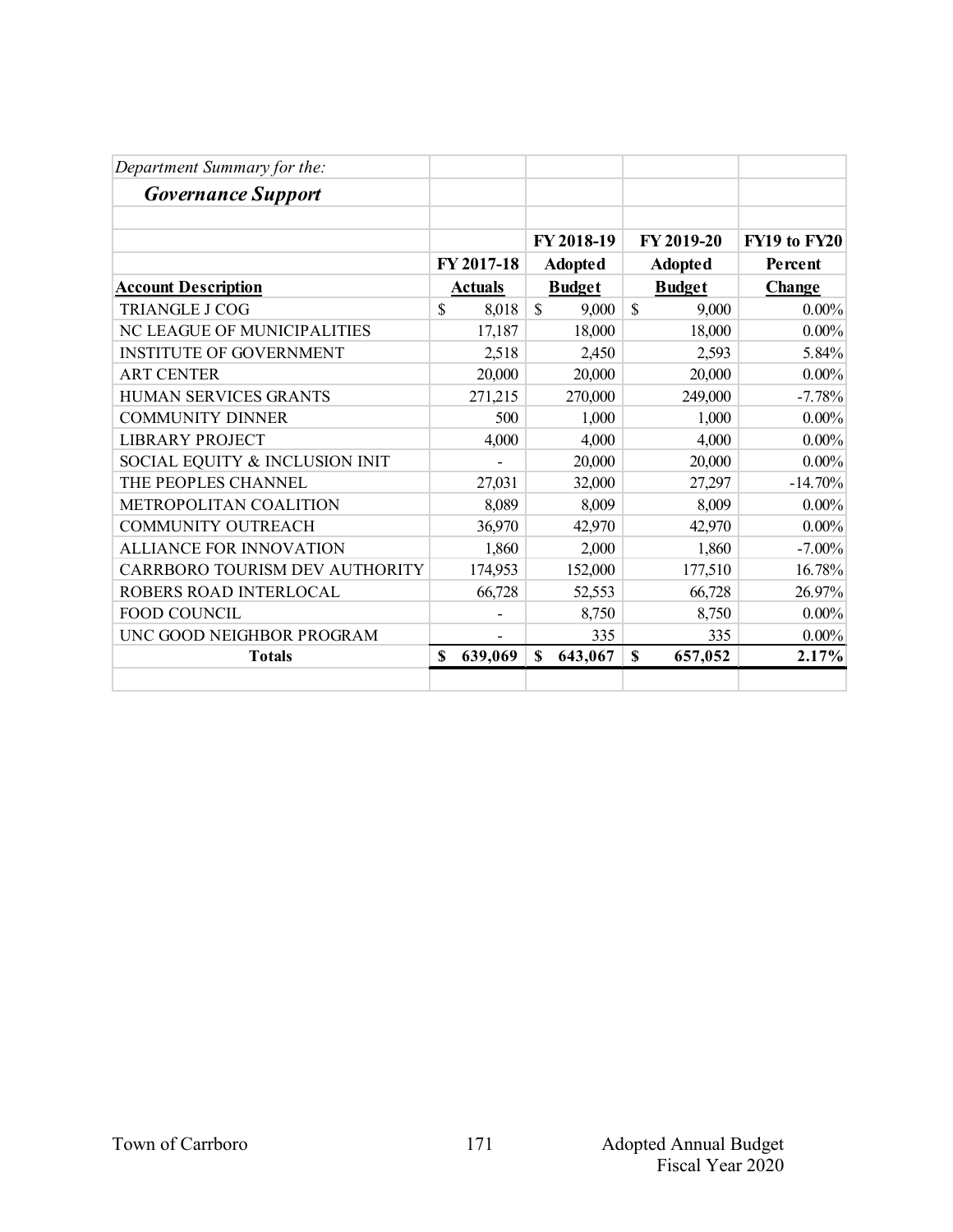| Department Summary for the:   |                |                        |                        |              |
|-------------------------------|----------------|------------------------|------------------------|--------------|
| <b>Town Manager</b>           |                |                        |                        |              |
|                               |                |                        |                        |              |
|                               |                | FY 2018-19             | FY 2019-20             | FY19 to FY20 |
|                               | FY 2017-18     | <b>Adopted</b>         | <b>Adopted</b>         | Percent      |
| <b>Account Description</b>    | <b>Actuals</b> | <b>Budget</b>          | <b>Budget</b>          | Change       |
| <b>SALARIES</b>               | 262,488        | 320,509                | 324,183                | 1.15%        |
| <b>SERVICE BENEFIT</b>        | 868            | 868                    | 868                    | $0.00\%$     |
| TEMP. SALARY                  | 12,359         | 7,000                  | 7,000                  | $0.00\%$     |
| <b>FICA</b>                   | 18,756         | 21,814                 | 23,852                 | 9.34%        |
| <b>INSURANCE</b>              | 42,207         | 50,434                 | 57,230                 | 13.48%       |
| <b>RETIREMENT</b>             | 20,394         | 25,032                 | 29,233                 | 16.78%       |
| SUPPLMENTAL RETIREMENT        | 8,089          | 9,615                  | 9,733                  | 1.23%        |
| <b>CAR ALLOWANCE</b>          | 6,000          | 6,000                  | 6,000                  | $0.00\%$     |
| <b>TRAINING</b>               | 1,800          | 3,510                  | 3,625                  | 3.28%        |
| <b>CONFERENCES</b>            | 1,668          | 5,681                  | 5,740                  | 1.04%        |
| <b>POSTAGE</b>                | 98             | 100                    | 100                    | $0.00\%$     |
| <b>TELEPHONE</b>              | 225            | 1,000                  | 1,000                  | $0.00\%$     |
| <b>TRAVEL</b>                 | 387            | 5,100                  | 5,070                  | $-0.59%$     |
| <b>PRINTING</b>               | 147            | 100                    | 2,500                  | 2400.00%     |
| <b>ADVERTISING</b>            | 79             | 4,000                  | 20,700                 | 417.50%      |
| <b>OFFICE SUPPLIES</b>        | 1,024          | 500                    | 600                    | 20.00%       |
| DEPARTMENTAL SUPPLIES         | 1,447          | 1,200                  | 1,200                  | $0.00\%$     |
| FURNITURE & EQUIPMENT NON-CAP |                | 4,000                  | 4,000                  | $0.00\%$     |
| <b>CONTRACTUAL SERVICES</b>   | 248            | 15,000                 | 21,075                 | 40.50%       |
| DUES AND SUBSCRIPTION         | 2,944          | 2,850                  | 4,205                  | 47.54%       |
| <b>MISCELLANEOUS</b>          | 10,786         | 20,000                 | 30,000                 | 50.00%       |
| <b>EQUIPMENT</b>              |                | 7,345                  | 5,000                  | $-31.93%$    |
| <b>Totals</b>                 | 392,014<br>\$  | 511,658<br>$\mathbf S$ | $\mathbf S$<br>562,914 | 10.02%       |
|                               |                |                        |                        |              |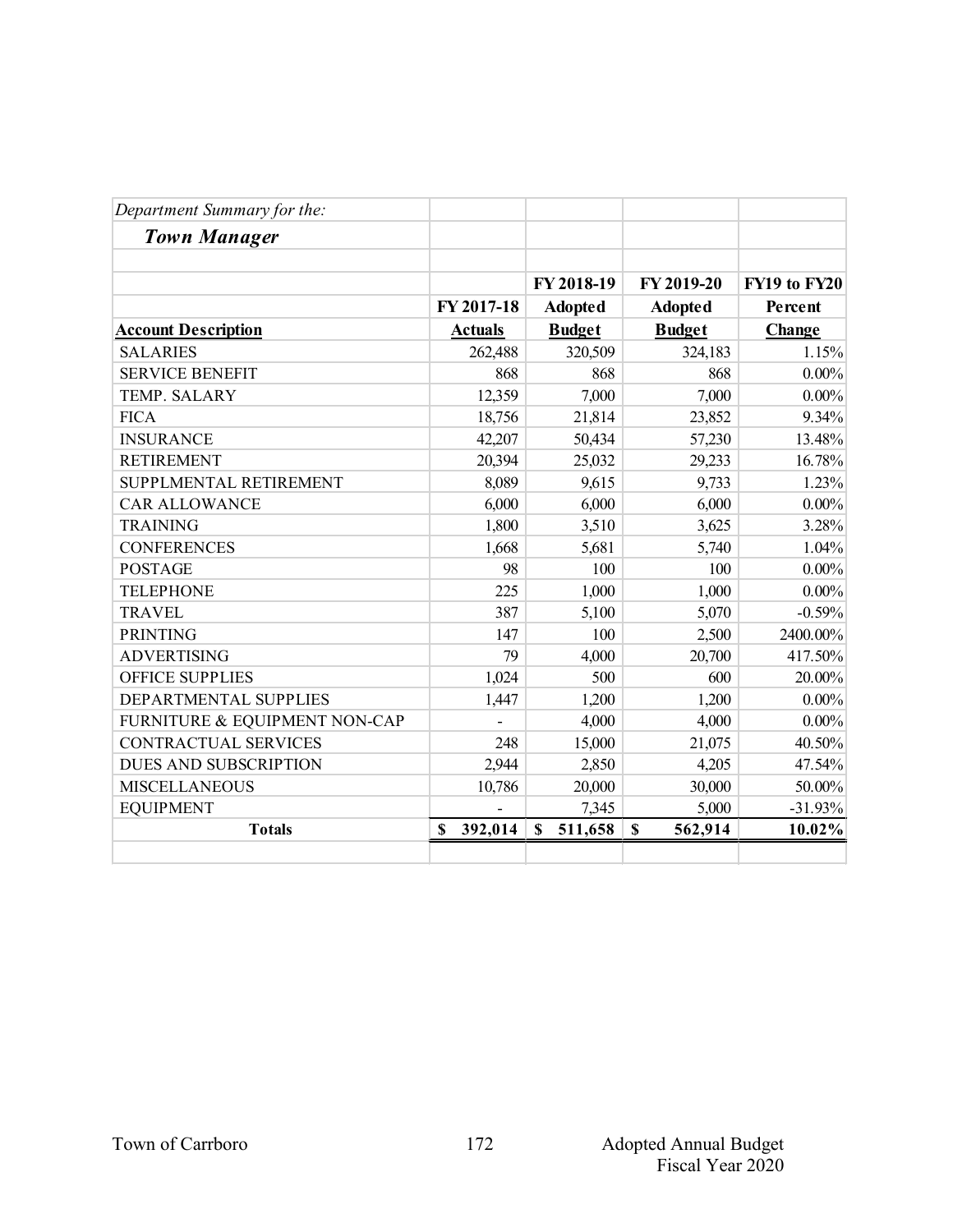| Department Summary for the:               |                |                         |                |              |
|-------------------------------------------|----------------|-------------------------|----------------|--------------|
| <b>Economic and Community Development</b> |                |                         |                |              |
|                                           |                | FY 2018-19              | FY 2019-20     | FY19 to FY20 |
|                                           | FY 2017-18     | <b>Adopted</b>          | <b>Adopted</b> | Percent      |
| <b>Account Description</b>                | <b>Actuals</b> | <b>Budget</b>           | <b>Budget</b>  | Change       |
| <b>SALARIES</b>                           | \$<br>88,203   | $\mathcal{S}$<br>87,518 | \$<br>90,743   | 3.68%        |
| <b>SERVICE BENEFIT</b>                    | 248            | 248                     | 248            | $0.00\%$     |
| PART TIME SALARIES                        | 19,502         | 17,928                  | 20,028         | 11.71%       |
| <b>FICA</b>                               | 8,237          | 8,266                   | 8,505          | 2.89%        |
| <b>INSURANCE</b>                          | 8,883          | 8,888                   | 10,015         | 12.68%       |
| <b>RETIREMENT</b>                         | 8,178          | 8,235                   | 9,808          | 19.10%       |
| SUPPLMENTAL RETIREMENT                    | 2,658          | 2,626                   | 2,712          | 3.27%        |
| <b>CONFERENCES</b>                        | 2,037          | 2,400                   | 1,600          | $-33.33%$    |
| <b>POSTAGE</b>                            | 73             | 600                     | 600            | $0.00\%$     |
| <b>TRAVEL</b>                             |                | 200                     | 200            | $0.00\%$     |
| <b>PRINTING</b>                           | 44             | 600                     | 600            | $0.00\%$     |
| <b>ADVERTISING</b>                        | 2,451          | 3,000                   | 1,500          | $-50.00\%$   |
| OFFICE SUPPLIES                           | 261            | 600                     | 600            | $0.00\%$     |
| DEPARTMENTAL SUPPLIES                     | 745            | 1,000                   | 1,000          | $0.00\%$     |
| <b>CONTRACTUAL SERVICES</b>               | 35,837         | 40,582                  | 37,700         | $-7.10%$     |
| <b>HOLIDAY EVENT</b>                      | 1,500          | 1,500                   | 1,500          | $0.00\%$     |
| CD & MEMORABILIA SHOW                     | 2,187          | 2,800                   | 2,800          | $0.00\%$     |
| LOCAL LIVING ECONOM INITIATIVE            |                | 6,000                   | 6,000          | $0.00\%$     |
| ENTREPRENEURIAL INITIATIVE                | 4,974          | 4,000                   | 4,000          | $0.00\%$     |
| MEMBER SCHOLARSHIPS - CBA                 | 3,486          |                         |                | #DIV/0!      |
| ECONOMIC DEVELOPMENT INCENTIVE            |                | 5,628                   | 5,712          | 1.49%        |
| <b>300 E MAIN PARKING</b>                 | 45,000         | 45,000                  | 45,000         | $0.00\%$     |
| <b>DUES AND SUBSCRIPTION</b>              | 1,090          | 1,000                   | 500            | $-50.00\%$   |
| <b>Totals</b>                             | \$<br>235,594  | S<br>248,619            | \$<br>251,371  | 1.11%        |
|                                           |                |                         |                |              |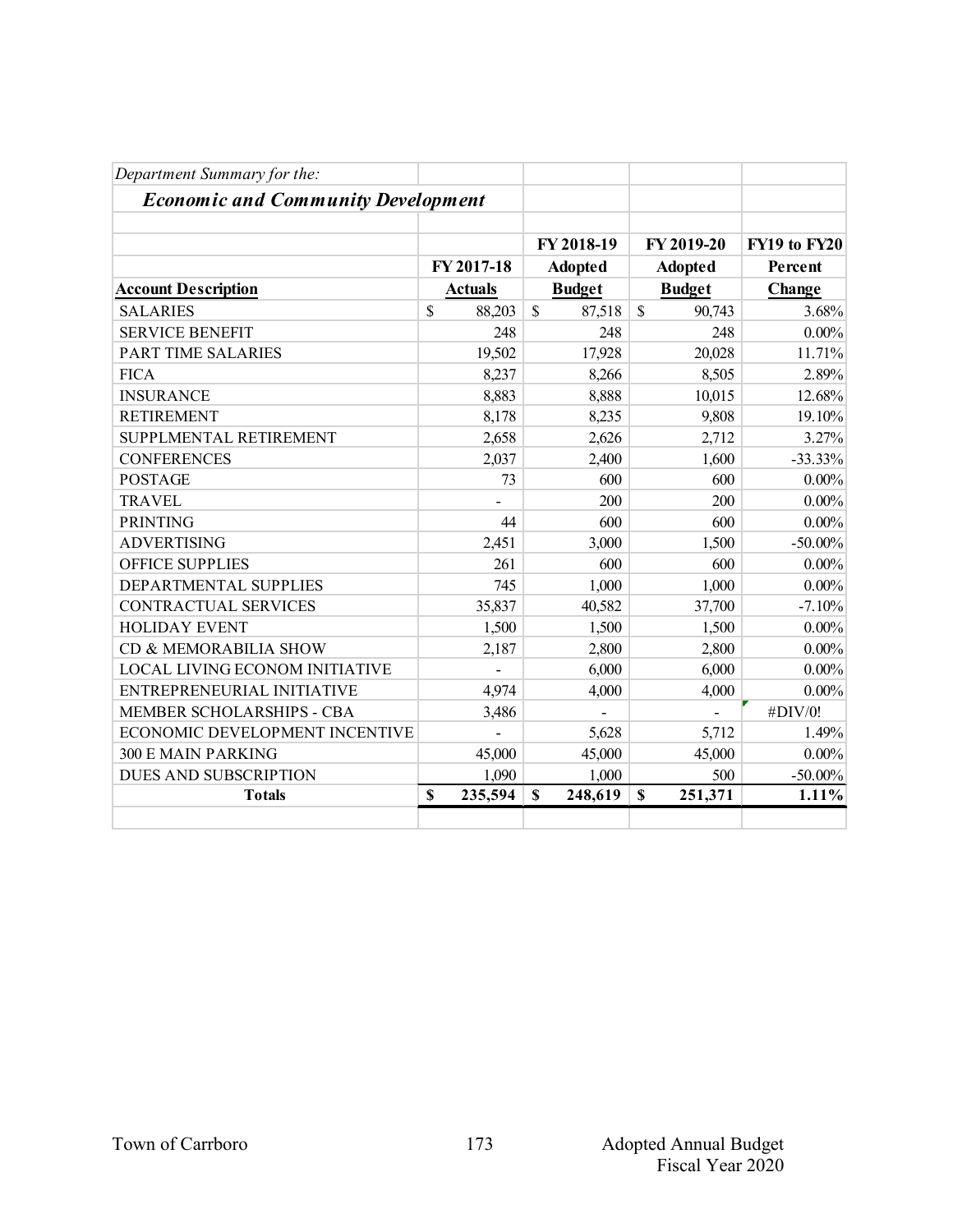| Department Summary for the:      |                |                        |                        |              |
|----------------------------------|----------------|------------------------|------------------------|--------------|
| <b>Town Clerk</b>                |                |                        |                        |              |
|                                  |                |                        |                        |              |
|                                  |                | FY 2018-19             | FY 2019-20             | FY19 to FY20 |
|                                  | FY 2017-18     | <b>Adopted</b>         | <b>Adopted</b>         | Percent      |
| <b>Account Description</b>       | <b>Actuals</b> | <b>Budget</b>          | <b>Budget</b>          | Change       |
| <b>SALARIES</b>                  | \$<br>73,873   | $\mathbb{S}$<br>65,599 | $\mathbb{S}$<br>67,546 | 2.97%        |
| <b>SERVICE BENEFIT</b>           | 248            | 248                    | 248                    | $0.00\%$     |
| <b>PART TIME SALARIES</b>        | 27,451         | 28,229                 | 29,668                 | 5.10%        |
| <b>FICA</b>                      | 6,877          | 7,209                  | 7,467                  | 3.58%        |
| <b>INSURANCE</b>                 | 16,680         | 14,137                 | 14,374                 | 1.68%        |
| <b>RETIREMENT</b>                | 7,404          | 7,159                  | 8,586                  | 19.93%       |
| SUPPLMENTAL RETIREMENT           | 2,227          | 1,950                  | 2,016                  | 3.38%        |
| <b>TRAINING</b>                  | 200            | 1,200                  | 1,200                  | $0.00\%$     |
| <b>CONFERENCES</b>               | 2,270          | 1,300                  | 1,300                  | $0.00\%$     |
| <b>POSTAGE</b>                   | 46             | 250                    | 250                    | $0.00\%$     |
| <b>TRAVEL</b>                    | 622            | 900                    | 900                    | $0.00\%$     |
| <b>PRINTING</b>                  | 42             | 500                    | 500                    | $0.00\%$     |
| <b>ADVERTISING</b>               | 6,945          | 8,350                  | 9,500                  | 13.77%       |
| <b>OFFICE SUPPLIES</b>           |                | 750                    | 750                    | $0.00\%$     |
| DEPARTMENTAL SUPPLIES            | 2,416          | 1,300                  | 1,300                  | $0.00\%$     |
| <b>CONTRACTUAL SERVICES</b>      | 1,629          | 22,000                 | 3,120                  | $-85.82%$    |
| <b>DUES AND SUBSCRIPTION</b>     | 631            | 400                    | 550                    | 37.50%       |
| <b>CARRBORO CITIZENS ACADEMY</b> |                | 1,500                  | 1,700                  | 13.33%       |
| <b>Totals</b>                    | \$<br>149,561  | $\mathbf S$<br>162,981 | \$<br>150,975          | $-7.37\%$    |
|                                  |                |                        |                        |              |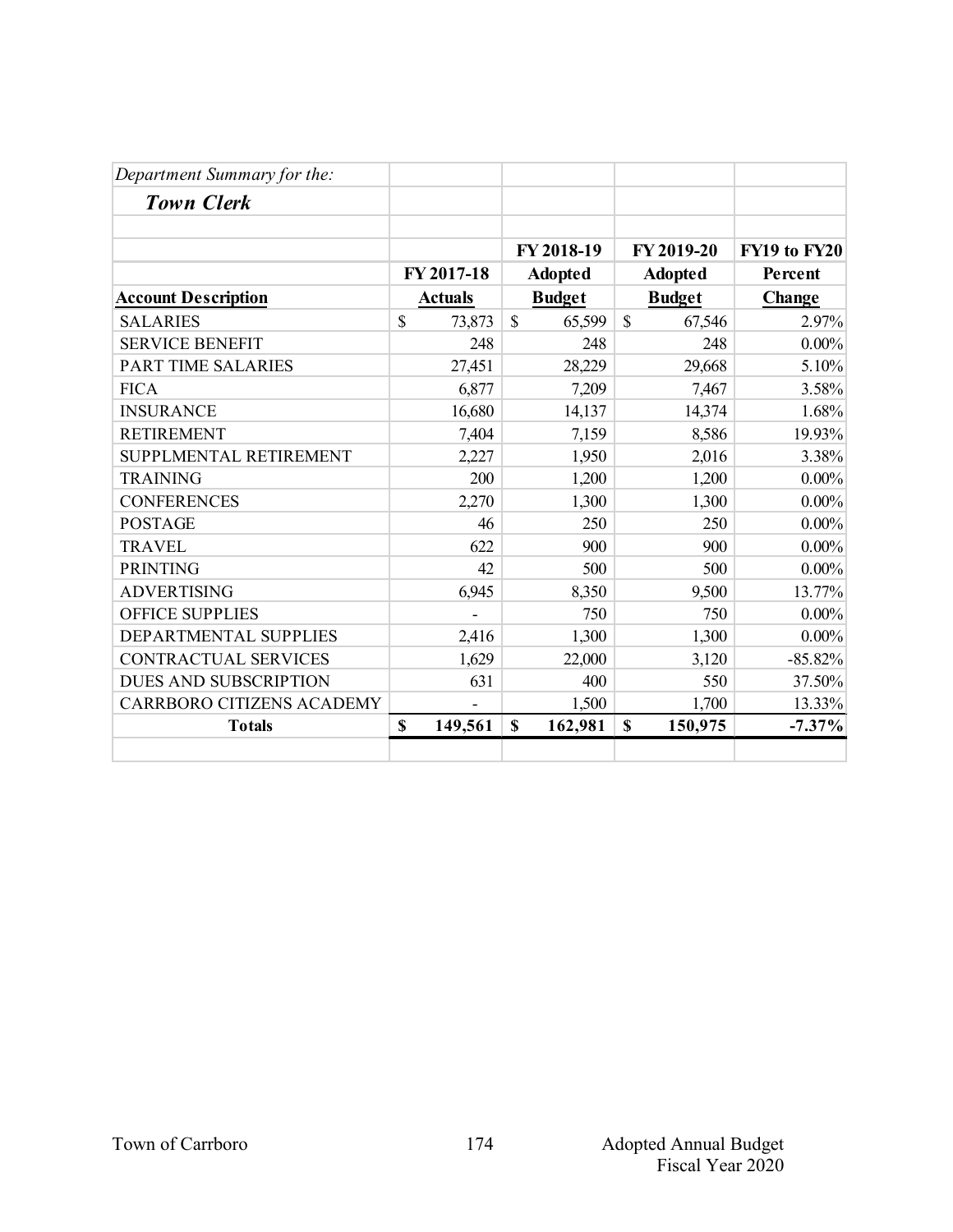| Department Summary for the:    |              |                |               |                |               |                |              |
|--------------------------------|--------------|----------------|---------------|----------------|---------------|----------------|--------------|
| <b>Finance Department</b>      |              |                |               |                |               |                |              |
|                                |              |                |               |                |               |                |              |
|                                |              |                |               | FY 2018-19     |               | FY 2019-20     | FY19 to FY20 |
|                                |              | FY 2017-18     |               | <b>Adopted</b> |               | <b>Adopted</b> | Percent      |
| <b>Account Description</b>     |              | <b>Actuals</b> |               | <b>Budget</b>  |               | <b>Budget</b>  | Change       |
| <b>SALARIES</b>                | $\mathbb{S}$ | 351,222        | $\mathcal{S}$ | 418,908        | $\mathcal{S}$ | 508,702        | 21.44%       |
| <b>OVERTIME</b>                |              |                |               | 1,035          |               |                | $-100.00\%$  |
| <b>SERVICE BENEFIT</b>         |              | 1,160          |               | 1,160          |               | 1,403          | 20.95%       |
| TEMP. SALARY                   |              | 6,849          |               |                |               |                | #DIV/0!      |
| <b>FICA</b>                    |              | 25,692         |               | 31,257         |               | 39,069         | 24.99%       |
| <b>INSURANCE</b>               |              | 56,073         |               | 75,000         |               | 107,564        | 43.42%       |
| UNEMPLOYMENT INSURANCE         |              |                |               |                |               | 4,000          | #DIV/0!      |
| UNEMPLOYMENT INS RESERVE       |              | 3,847          |               | 5,000          |               |                | $-100.00\%$  |
| <b>RETIREMENT</b>              |              | 27,165         |               | 32,641         |               | 45,422         | 39.16%       |
| SUPPLMENTAL RETIREMENT         |              | 8,228          |               | 12,538         |               | 15,124         | 20.63%       |
| <b>TRAINING</b>                |              | 1,500          |               | 4,000          |               | 1,000          | $-75.00\%$   |
| <b>CONFERENCES</b>             |              | 3,827          |               | 5,739          |               | 5,825          | 1.50%        |
| <b>POSTAGE</b>                 |              | 1,765          |               | 1,850          |               | 3,000          | 62.16%       |
| <b>TELEPHONE</b>               |              | 334            |               | $\overline{a}$ |               | $\overline{a}$ | #DIV/0!      |
| <b>TRAVEL</b>                  |              | 128            |               | 1,000          |               | 500            | $-50.00\%$   |
| <b>RENT</b>                    |              | 5,970          |               | 10,000         |               | 1,960          | $-80.40%$    |
| <b>PRINTING</b>                |              | 1,714          |               | 2,500          |               | 5,930          | 137.20%      |
| <b>ADVERTISING</b>             |              | 1,646          |               | 2,000          |               | 1,000          | $-50.00\%$   |
| <b>OFFICE SUPPLIES</b>         |              | 1,545          |               | 2,000          |               | 1,900          | $-5.00\%$    |
| DEPARTMENTAL SUPPLIES          |              | 3,867          |               | 8,000          |               | 2,000          | $-75.00%$    |
| FURNITURE & EQUIPMENT NON-CAP  |              | 597            |               |                |               |                | #DIV/0!      |
| <b>CONTRACTUAL SERVICES</b>    |              | 186,308        |               | 170,613        |               | 153,500        | $-10.03%$    |
| <b>BANK SERVICE CHARGES</b>    |              | 8,839          |               |                |               | 8,500          | #DIV/0!      |
| <b>DUES AND SUBSCRIPTION</b>   |              | 2,247          |               | 2,100          |               | 2,455          | 16.90%       |
| <b>MISCELLANEOUS</b>           |              | 39             |               | 300            |               | $\overline{a}$ | $-100.00\%$  |
| <b>GENERAL INSURANCE</b>       |              | 265,077        |               | 325,000        |               | 310,000        | $-4.62%$     |
| PUBLIC OFFICIALS LIABILITY INS |              | 28,013         |               | 35,000         |               | 30,000         | $-14.29%$    |
| <b>Totals</b>                  | $\mathbf S$  | 993,652        | $\mathbf S$   | 1,147,641      | $\mathbf S$   | 1,248,854      | 8.82%        |
|                                |              |                |               |                |               |                |              |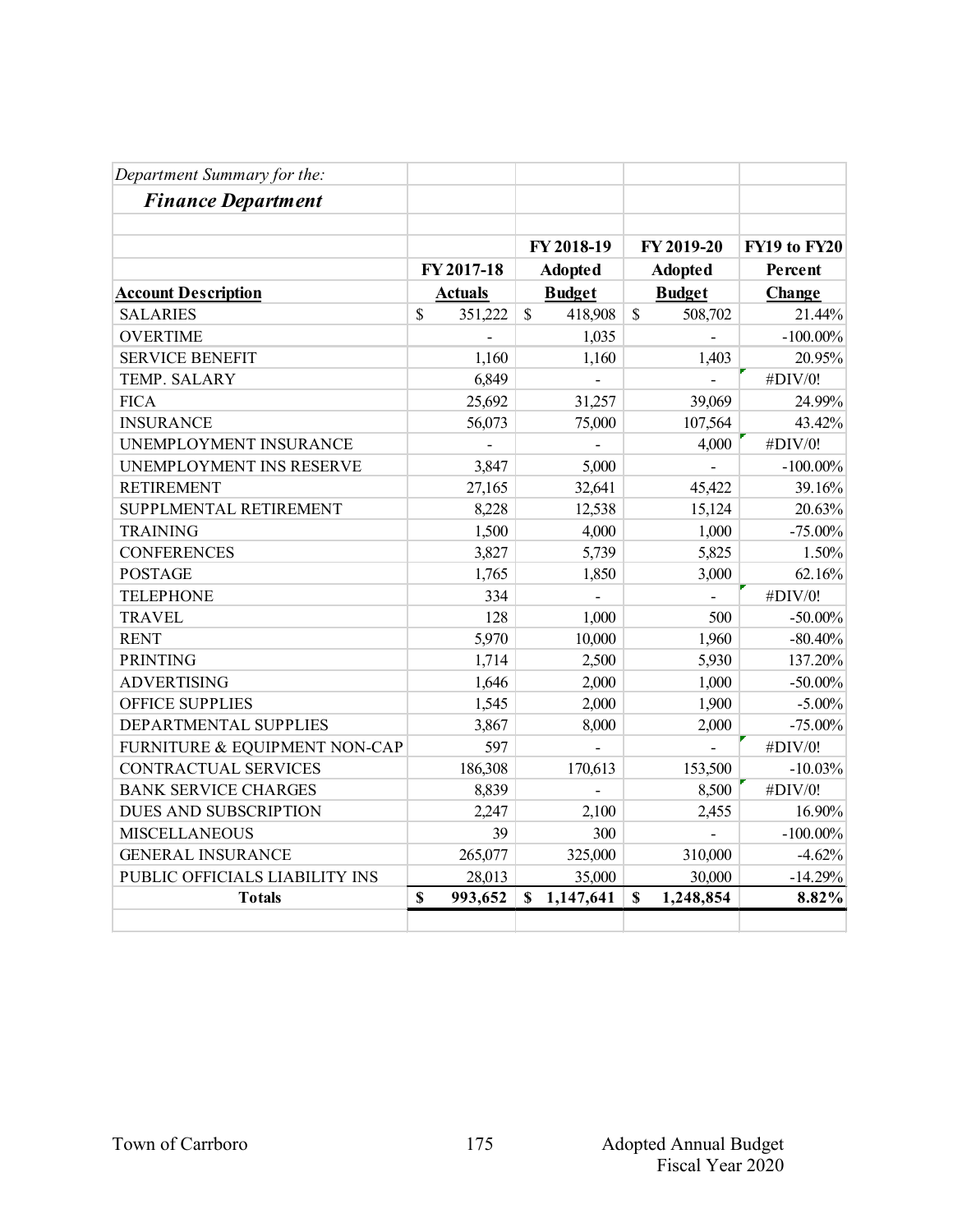| Department Summary for the:         |             |                |             |                          |               |                |              |
|-------------------------------------|-------------|----------------|-------------|--------------------------|---------------|----------------|--------------|
| <b>Human Resources Department</b>   |             |                |             |                          |               |                |              |
|                                     |             |                |             | FY 2018-19               |               | FY 2019-20     | FY19 to FY20 |
|                                     |             | FY 2017-18     |             | <b>Adopted</b>           |               | <b>Adopted</b> | Percent      |
| <b>Account Description</b>          |             | <b>Actuals</b> |             | <b>Budget</b>            |               | <b>Budget</b>  | Change       |
| <b>SALARIES</b>                     | $\mathbf S$ | 120,993        | \$          | 152,315                  | $\mathcal{S}$ | 132,682        | $-12.89%$    |
| <b>SERVICE BENEFIT</b>              |             |                |             |                          |               | 248            | #DIV/0!      |
| <b>TEMP. SALARY</b>                 |             | 28,959         |             | $\overline{\phantom{a}}$ |               | 5,000          | #DIV/0!      |
| <b>FICA</b>                         |             | 10,851         |             | 11,652                   |               | 10,563         | $-9.35%$     |
| <b>INSURANCE</b>                    |             | 19,458         |             | 22,973                   |               | 35,410         | 54.14%       |
| RETIREE INSURANCE                   |             | 255,330        |             | 276,000                  |               | 315,000        | 14.13%       |
| UNEMPLOYMENT INSURANCE              |             |                |             | 5,000                    |               |                | $-100.00\%$  |
| RETIREE INSURANCE STIPEND           |             | 3,177          |             |                          |               | 4,236          | #DIV/0!      |
| <b>RETIREMENT</b>                   |             | 9,521          |             | 11,879                   |               | 11,923         | 0.37%        |
| SUPPLMENTAL RETIREMENT              |             | 3,783          |             | 4,563                    |               | 3,970          | $-13.00\%$   |
| <b>TRAINING</b>                     |             | 1,050          |             | 1,000                    |               | 2,000          | 100.00%      |
| ORGANIZATIONAL DEVELOPMENT          |             | 5,149          |             | 5,000                    |               | 10,000         | 100.00%      |
| <b>CONFERENCES</b>                  |             | 12             |             | 3,000                    |               | 2,500          | $-16.67%$    |
| <b>POSTAGE</b>                      |             | 343            |             | 300                      |               | 300            | $0.00\%$     |
| <b>GOVT ADVANCED RACIAL EQUITY</b>  |             | $\overline{a}$ |             | 20,000                   |               | 25,000         | 25.00%       |
| MENTAL HEALTH TRAINING              |             |                |             | 1,000                    |               | 1,000          | $0.00\%$     |
| <b>TRAVEL</b>                       |             | 500            |             | 1,000                    |               | 1,000          | $0.00\%$     |
| <b>PRINTING</b>                     |             |                |             | 300                      |               | 300            | $0.00\%$     |
| <b>ADVERTISING</b>                  |             | 12,944         |             | 1,000                    |               | 1,000          | $0.00\%$     |
| <b>OFFICE SUPPLIES</b>              |             | 894            |             | 500                      |               | 500            | $0.00\%$     |
| DEPARTMENTAL SUPPLIES               |             | 1,165          |             | 1,500                    |               | 1,500          | $0.00\%$     |
| FURNITURE & EQUIPMENT NON-CAP       |             | 2,743          |             |                          |               |                | #DIV/0!      |
| <b>CONTRACTUAL SERVICES</b>         |             | 42,789         |             | 20,000                   |               | 40,000         | 100.00%      |
| <b>GO PASSES - TRIANGLE TRANSIT</b> |             | $\overline{a}$ |             | 1,500                    |               | 1,000          | $-33.33%$    |
| DUES AND SUBSCRIPTION               |             | 3,062          |             | 500                      |               | 620            | 24.00%       |
| <b>EMPLOYEE WELLNESS PROGRAM</b>    |             | 942            |             | 5,000                    |               | 5,000          | $0.00\%$     |
| <b>APPRECIATION EVENTS</b>          |             | 9,363          |             | 15,000                   |               | 15,000         | $0.00\%$     |
| <b>Totals</b>                       | $\mathbf S$ | 533,028        | $\mathbf S$ | 560,982                  | $\mathbf S$   | 625,752        | 11.55%       |
|                                     |             |                |             |                          |               |                |              |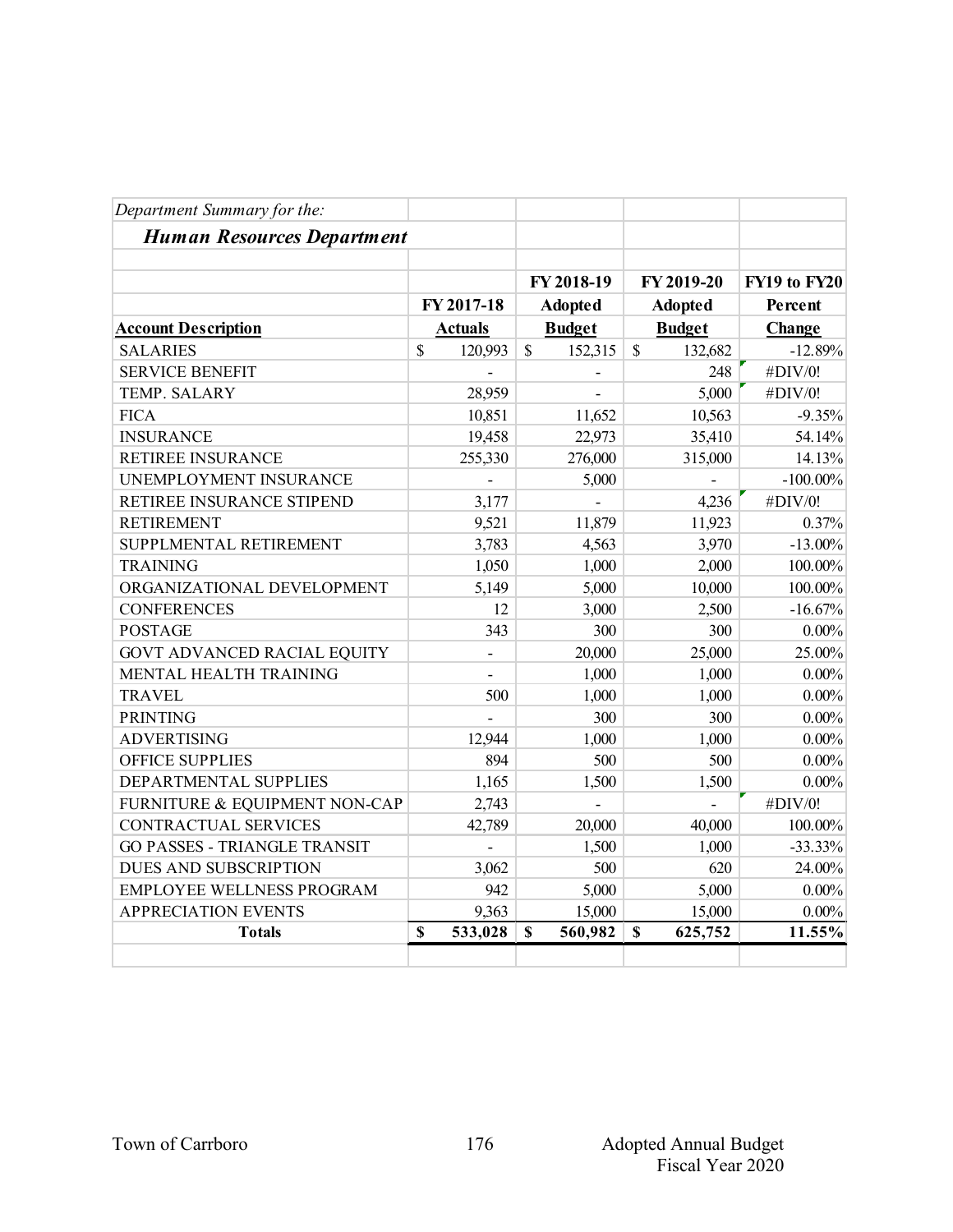| Department Summary for the:           |                 |               |                |               |                |              |
|---------------------------------------|-----------------|---------------|----------------|---------------|----------------|--------------|
| <b>Technology Services Department</b> |                 |               |                |               |                |              |
|                                       |                 |               | FY 2018-19     |               | FY 2019-20     | FY19 to FY20 |
|                                       | FY 2017-18      |               | <b>Adopted</b> |               | <b>Adopted</b> | Percent      |
| <b>Account Description</b>            | <b>Actuals</b>  | <b>Budget</b> |                | <b>Budget</b> |                | Change       |
| <b>SALARIES</b>                       | \$<br>216,931   | $\mathbb{S}$  | 207,607        | $\mathbb{S}$  | 232,027        | 11.76%       |
| <b>SERVICE BENEFIT</b>                | 1,983           |               | 1,774          |               | 2,192          | 23.56%       |
| <b>FICA</b>                           | 15,902          |               | 16,035         |               | 17,934         | 11.84%       |
| <b>INSURANCE</b>                      | 35,727          |               | 31,392         |               | 40,319         | 28.44%       |
| <b>RETIREMENT</b>                     | 16,578          |               | 16,214         |               | 21,103         | 30.15%       |
| SUPPLMENTAL RETIREMENT                | 6,577           |               | 6,228          |               | 7,027          | 12.83%       |
| <b>TRAINING</b>                       | 2,995           |               | 4,800          |               | 7,500          | 56.25%       |
| <b>CONFERENCES</b>                    | 578             |               | 750            |               | 2,800          | 273.33%      |
| <b>TELEPHONE</b>                      | 61,499          |               | 75,580         |               | 105,900        | 40.12%       |
| <b>TRAVEL</b>                         |                 |               | 500            |               | 1,000          | 100.00%      |
| M & R EQUIPMENT                       | 40,433          |               | 87,050         |               | 72,500         | $-16.71%$    |
| <b>MOTOR VEHICLE REPAIR</b>           |                 |               | 350            |               | 350            | $0.00\%$     |
| <b>FUEL</b>                           | 81              |               | 543            |               | 400            | $-26.34%$    |
| <b>OFFICE SUPPLIES</b>                | 1,922           |               | 1,000          |               | 1,500          | 50.00%       |
| DEPARTMENTAL SUPPLIES                 | 41,985          |               | 25,125         |               | 33,000         | 31.34%       |
| <b>COMPUTER &amp; PERIPHERALS</b>     | 250,499         |               | 264,339        |               | 279,800        | 5.85%        |
| <b>CONTRACTUAL SERVICES</b>           | 750,215         |               | 623,000        |               | 791,325        | 27.02%       |
| HUMAN RESOURCES MGMT INFO             |                 |               | 50,000         |               |                | $-100.00\%$  |
| <b>DUES AND SUBSCRIPTION</b>          | 408             |               | 4,100          |               | 4,100          | $0.00\%$     |
| <b>EQUIPMENT</b>                      | 5,821           |               | 172,000        |               | 118,000        | $-31.40%$    |
| <b>Totals</b>                         | \$<br>1,450,134 | $\mathbf S$   | 1,588,387      | \$            | 1,738,777      | 9.47%        |
|                                       |                 |               |                |               |                |              |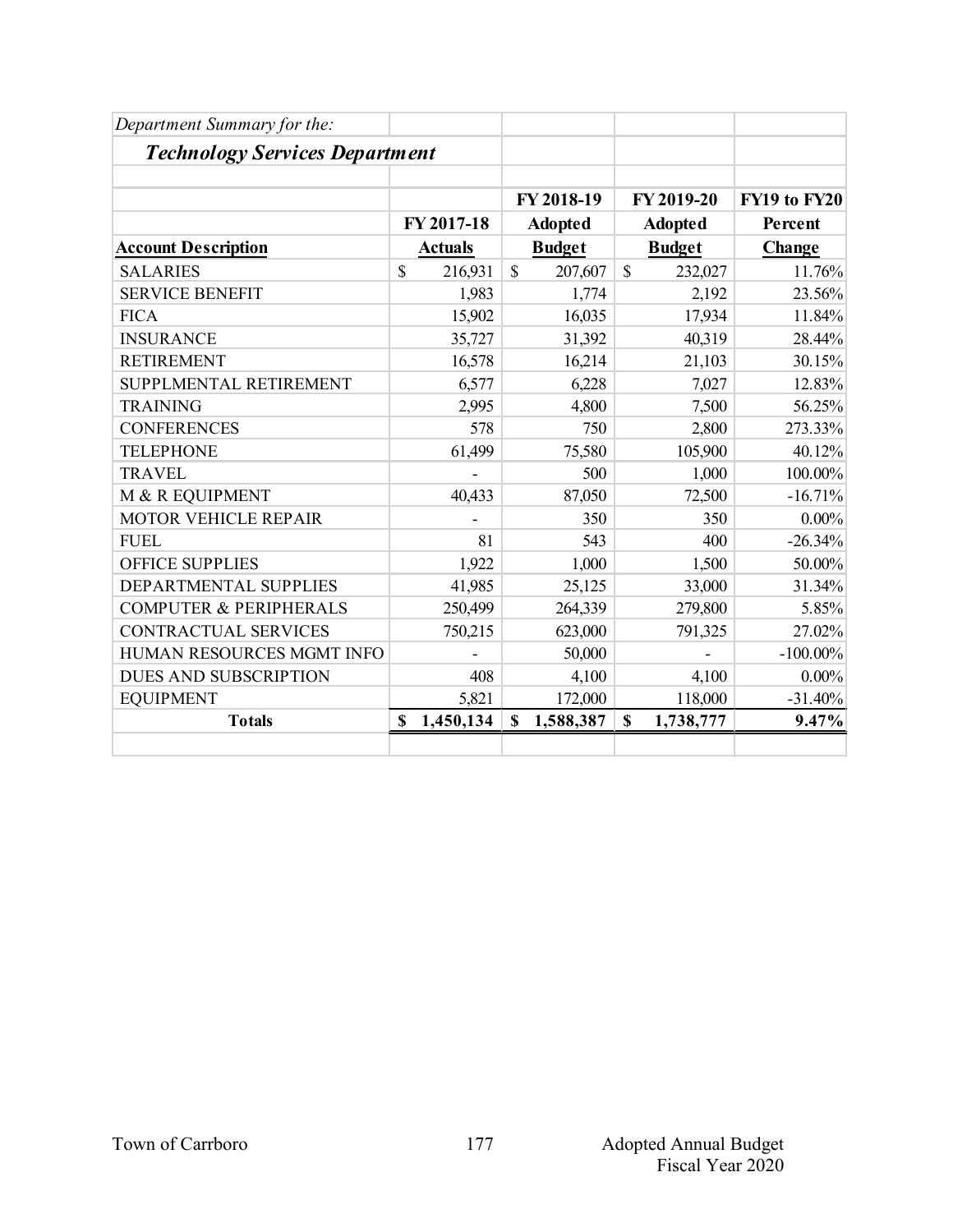| Department Summary for the:   |                |                          |                                        |              |
|-------------------------------|----------------|--------------------------|----------------------------------------|--------------|
| <b>Police Department</b>      |                |                          |                                        |              |
|                               |                |                          |                                        |              |
|                               |                | FY 2018-19               | FY 2019-20                             | FY19 to FY20 |
|                               | FY 2017-18     | <b>Adopted</b>           | <b>Adopted</b>                         | Percent      |
| <b>Account Description</b>    | <b>Actuals</b> | <b>Budget</b>            | <b>Budget</b>                          | Change       |
| <b>SALARIES</b>               | 2,110,049      | 2,168,433                | 2,203,329                              | 1.61%        |
| <b>OVERTIME</b>               | 42,148         | 48,125                   | 44,625                                 | $-7.27%$     |
| <b>SERVICE BENEFIT</b>        | 11,323         | 11,493                   | 13,385                                 | 16.46%       |
| <b>WORKERS COMPENSATION</b>   | 1,365          | 3,500                    | 4,000                                  | 14.29%       |
| POLICE OFFICERS AGILITY TEST  |                | $\overline{\phantom{a}}$ | 19,000                                 | #DIV/0!      |
| TEMP. SALARY                  | 18,205         |                          |                                        | #DIV/0!      |
| <b>FICA</b>                   | 171,234        | 170,636                  | 187,093                                | 9.64%        |
| <b>INSURANCE</b>              | 455,640        | 468,707                  | 514,033                                | 9.67%        |
| <b>RETIREMENT</b>             | 178,440        | 181,856                  | 219,059                                | 20.46%       |
| SUPPLMENTAL RETIREMENT        | 106,040        | 106,134                  | 112,918                                | 6.39%        |
| EARLY SEPARATION ALLOWANCE    | 159,318        | 159,509                  | 162,788                                | 2.06%        |
| <b>TRAINING</b>               | 34,712         | 33,907                   | 38,607                                 | 13.86%       |
| <b>CONFERENCES</b>            | 4,982          | 9,200                    | 8,600                                  | $-6.52%$     |
| <b>POSTAGE</b>                | 527            | 650                      | 650                                    | $0.00\%$     |
| <b>TELEPHONE</b>              | 14,049         | 17,120                   | 17,120                                 | $0.00\%$     |
| <b>TRAVEL</b>                 |                | 250                      |                                        | $-100.00\%$  |
| M & R EQUIPMENT               | 4,674          | 14,940                   | 13,940                                 | $-6.69%$     |
| MOTOR VEHICLE REPAIR          | 43,582         | 54,885                   | 54,885                                 | $0.00\%$     |
| <b>RENT</b>                   | 7,214          | 10,000                   | 10,000                                 | $0.00\%$     |
| <b>PRINTING</b>               | 105            | 1,140                    | 1,140                                  | $0.00\%$     |
| <b>FUEL</b>                   | 48,030         | 65,000                   | 59,298                                 | $-8.77%$     |
| <b>OFFICE SUPPLIES</b>        | 3,703          | 4,850                    | 4,850                                  | $0.00\%$     |
| <b>CANINE SUPPLIES</b>        | 4,559          | 4,500                    | 4,500                                  | $0.00\%$     |
| DEPARTMENTAL SUPPLIES         | 41,898         | 62,764                   | 39,461                                 | $-37.13%$    |
| <b>VEHICLE SUPPLIES</b>       | 3,591          | 10,477                   | 8,477                                  | $-19.09%$    |
| FURNITURE & EQUIPMENT NON-CAP | 13,379         | 15,000                   | 6,000                                  | $-60.00\%$   |
| <b>UNIFORMS</b>               | 36,058         | 63,930                   | 46,933                                 | $-26.59%$    |
| <b>STATE SEIZURE EXPENSES</b> | 4,095          |                          |                                        | #DIV/0!      |
| COFFEE WITH A COP             | 2,094          | 4,000                    | 4,000                                  | $0.00\%$     |
| <b>CONTRACTUAL SERVICES</b>   | 123,937        | 145,430                  | 122,701                                | $-15.63%$    |
| DUES AND SUBSCRIPTION         | 2,872          | 4,816                    | 4,816                                  | $0.00\%$     |
| PRECIOUS METAL BUSSINESS      |                | 200                      | 200                                    | $0.00\%$     |
| <b>MISCELLANEOUS</b>          | 5,500          | 5,500                    | 5,500                                  | $0.00\%$     |
| MEDICAL EXAMS                 |                | 14,836                   |                                        | $-100.00\%$  |
| <b>EQUIPMENT</b>              |                | 4,000                    |                                        | $-100.00\%$  |
| <b>VEHICLES</b>               | 248,337        |                          |                                        | #DIV/0!      |
| <b>Totals</b>                 | \$3,901,660    | \$3,865,788              | 3,931,908<br>$\boldsymbol{\mathsf{S}}$ | 1.71%        |
|                               |                |                          |                                        |              |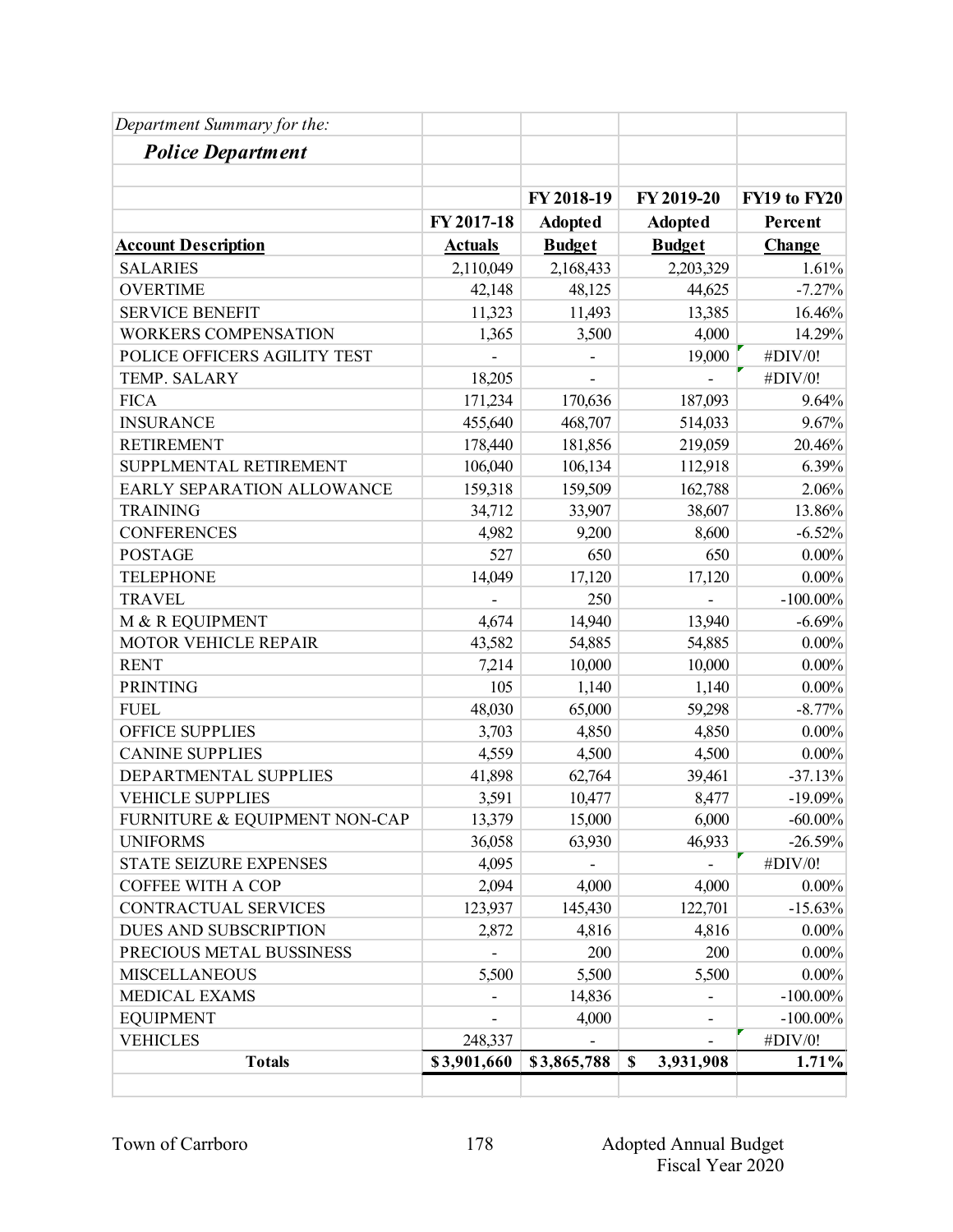| Department Summary for the:        |                 |                           |                           |              |
|------------------------------------|-----------------|---------------------------|---------------------------|--------------|
| <b>Fire and Rescue Department</b>  |                 |                           |                           |              |
|                                    |                 |                           |                           |              |
|                                    |                 | FY 2018-19                | FY 2019-20                | FY19 to FY20 |
|                                    | FY 2017-18      | <b>Adopted</b>            | <b>Adopted</b>            | Percent      |
| <b>Account Description</b>         | <b>Actuals</b>  | <b>Budget</b>             | <b>Budget</b>             | Change       |
| <b>SALARIES</b>                    | \$<br>1,751,961 | $\mathbb{S}$<br>1,848,305 | $\mathbb{S}$<br>1,820,040 | $-1.53%$     |
| <b>OVERTIME</b>                    | 40,011          | 38,800                    | 38,800                    | $0.00\%$     |
| <b>SERVICE BENEFIT</b>             | 14,506          | 12,776                    | 13,683                    | 7.10%        |
| <b>WORKERS COMPENSATION</b>        | 330             |                           |                           | #DIV/0!      |
| SHIFT WAGES - FIRE DEPT            | 102,423         | 106,500                   | 106,500                   | $0.00\%$     |
| <b>FICA</b>                        | 139,519         | 141,395                   | 151,596                   | 7.21%        |
| <b>INSURANCE</b>                   | 397,160         | 425,286                   | 462,835                   | 8.83%        |
| <b>RETIREMENT</b>                  | 144,575         | 138,930                   | 178,310                   | 28.35%       |
| SUPPLMENTAL RETIREMENT             | 57,355          | 54,986                    | 59,373                    | 7.98%        |
| <b>FIREFIGHTERS PENSION</b>        | 2,788           | 2,880                     | 3,240                     | 12.50%       |
| <b>TRAINING</b>                    | 20,503          | 20,100                    | 15,000                    | $-25.37%$    |
| <b>EMPLOYEE TUITION ASSISTANCE</b> |                 | 2,250                     | 700                       | $-68.89%$    |
| <b>CONFERENCES</b>                 | 1,067           | 3,500                     | 3,500                     | $0.00\%$     |
| <b>POSTAGE</b>                     | 197             | 325                       | 200                       | $-38.46%$    |
| <b>TELEPHONE</b>                   | 4,228           | 5,054                     | 5,054                     | $0.00\%$     |
| M & R EQUIPMENT                    | 35,469          | 36,234                    | 36,234                    | $0.00\%$     |
| MOTOR VEHICLE REPAIR               | 29,525          | 35,500                    | 35,000                    | $-1.41%$     |
| <b>PRINTING</b>                    | 30              |                           |                           | #DIV/0!      |
| <b>FUEL</b>                        | 19,485          | 25,660                    | 20,660                    | $-19.49%$    |
| <b>OFFICE SUPPLIES</b>             | 1,772           | 1,656                     | 1,500                     | $-9.42%$     |
| DEPARTMENTAL SUPPLIES              | 62,525          | 47,350                    | 40,362                    | $-14.76%$    |
| <b>VEHICLE SUPPLIES</b>            |                 | 1,500                     |                           | $-100.00\%$  |
| FURNITURE & EQUIPMENT NON-CAP      | $\overline{4}$  |                           | $\overline{\phantom{0}}$  | #DIV/0!      |
| <b>MEDICAL SUPPLIES</b>            | 8,784           | 10,000                    | 10,000                    | $0.00\%$     |
| <b>UNIFORMS</b>                    | 39,881          | 42,798                    | 46,260                    | 8.09%        |
| CONTRACTUAL SERVICES               | 11,881          | 23,562                    | 22,126                    | $-6.09%$     |
| DUES AND SUBSCRIPTION              | 4,903           | 4,000                     | 3,620                     | $-9.50%$     |
| MEDICAL EXAMS                      | 9,900           | 10,500                    | 10,000                    | $-4.76%$     |
| PROGRAM INSURANCE                  | 1,878           | 3,044                     | 3,044                     | $0.00\%$     |
| <b>EQUIPMENT</b>                   |                 | 27,434                    |                           | $-100.00\%$  |
| <b>Totals</b>                      | 2,902,660<br>\$ | 3,070,325<br>\$           | 3,087,637<br>S            | $0.56\%$     |
|                                    |                 |                           |                           |              |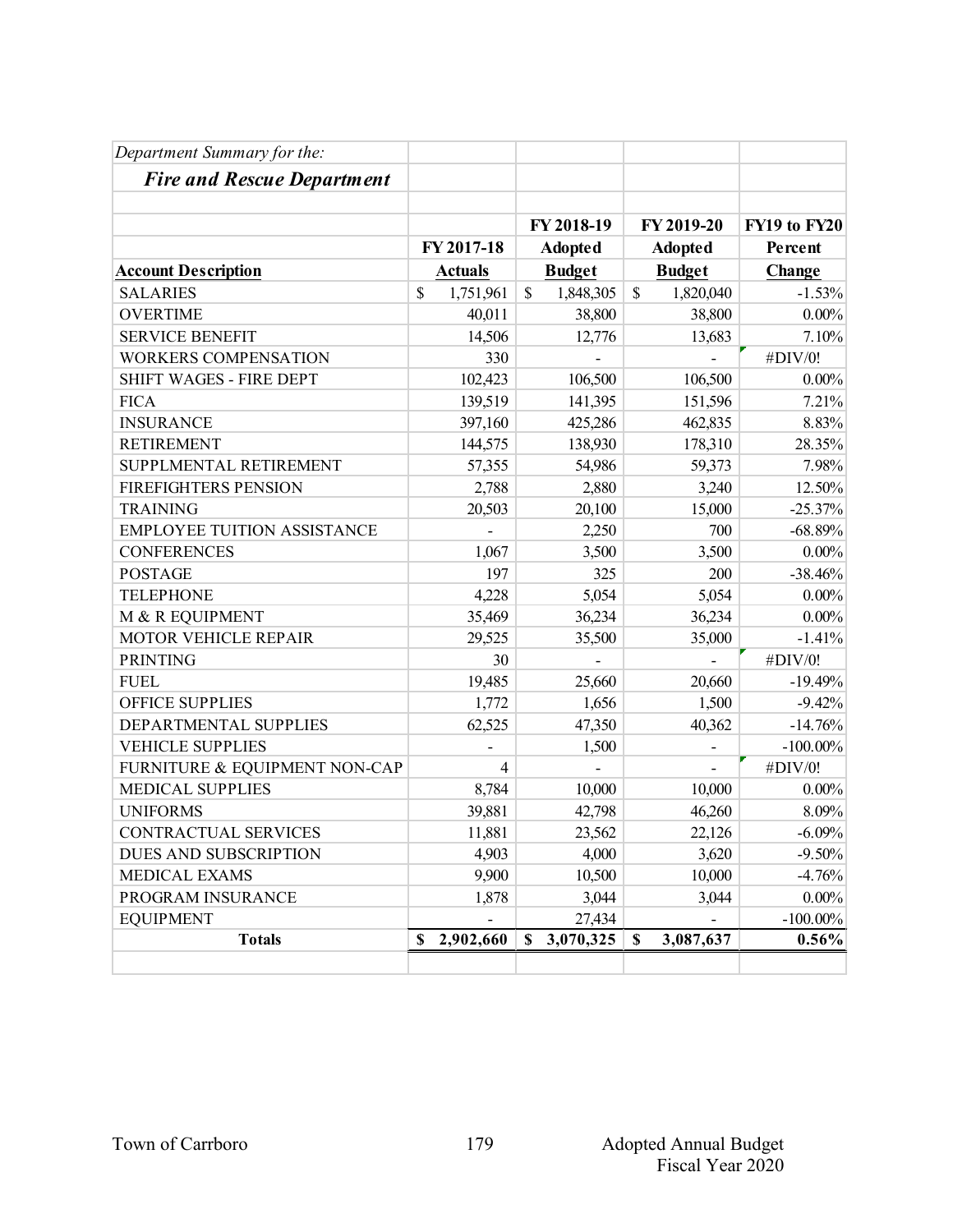| Department Summary for the:         |                 |                |                          |              |
|-------------------------------------|-----------------|----------------|--------------------------|--------------|
| <b>Planning Department</b>          |                 |                |                          |              |
|                                     |                 |                |                          |              |
|                                     |                 | FY 2018-19     | FY 2019-20               | FY19 to FY20 |
|                                     | FY 2017-18      | <b>Adopted</b> | <b>Adopted</b>           | Percent      |
| <b>Account Description</b>          | <b>Actuals</b>  | <b>Budget</b>  | <b>Budget</b>            | Change       |
| <b>SALARIES</b>                     | \$<br>722,559   | \$<br>863,969  | $\mathcal{S}$<br>972,498 | 12.56%       |
| <b>SERVICE BENEFIT</b>              | 5,070           | 4,049          | 4,868                    | 20.23%       |
| <b>PART TIME SALARIES</b>           | 14,976          | 22,620         | 27,349                   | 20.91%       |
| TEMP. SALARY                        | (3,038)         |                | 4,500                    | #DIV/0!      |
| <b>FICA</b>                         | 55,121          | 68,359         | 76,969                   | 12.60%       |
| <b>INSURANCE</b>                    | 136,052         | 156,038        | 225,599                  | 44.58%       |
| <b>RETIREMENT</b>                   | 57,401          | 69,242         | 90,158                   | 30.21%       |
| SUPPLMENTAL RETIREMENT              | 22,314          | 25,919         | 30,021                   | 15.83%       |
| <b>TRAINING</b>                     | 4,813           | 6,370          | 8,120                    | 27.47%       |
| PROFESSIONAL SERVICES               |                 | 600            |                          | $-100.00\%$  |
| <b>CONFERENCES</b>                  | 3,146           | 6,400          | 5,450                    | $-14.84%$    |
| <b>POSTAGE</b>                      | 1,331           | 1,350          | 1,350                    | $0.00\%$     |
| <b>TELEPHONE</b>                    | 1,529           | 1,800          | 1,800                    | $0.00\%$     |
| <b>TRAVEL</b>                       | 356             | 850            | 350                      | $-58.82%$    |
| M & R EQUIPMENT                     |                 |                | 500                      | #DIV/0!      |
| MOTOR VEHICLE REPAIR                | 595             | 1,700          | 1,450                    | $-14.71%$    |
| <b>RENT</b>                         | 2,940           | 5,500          | 5,500                    | $0.00\%$     |
| <b>PRINTING</b>                     | 2,841           | 3,400          | 3,400                    | $0.00\%$     |
| <b>ADVERTISING</b>                  | 4,965           | 2,900          | 3,300                    | 13.79%       |
| <b>FUEL</b>                         | 1,202           | 2,050          | 2,095                    | 2.20%        |
| <b>OFFICE SUPPLIES</b>              | 1,273           | 1,800          | 1,700                    | $-5.56%$     |
| DEPARTMENTAL SUPPLIES               | 2,806           | 4,300          | 4,300                    | $0.00\%$     |
| FURNITURE & EQUIPMENT NON-CAP       | 2,024           |                | 2,500                    | #DIV/0!      |
| <b>UNIFORMS</b>                     | 150             | 1,100          | 1,200                    | 9.09%        |
| CONTRACTUAL SERVICES                | 37,473          | 38,238         | 45,050                   | 17.81%       |
| <b>ENGINEERING SERVICES</b>         | 53,475          | 135,000        | 93,000                   | $-31.11%$    |
| <b>BICYCLE FRIENDLY COMMUNITY</b>   | 266             | 25,000         | 5,000                    | $-80.00\%$   |
| DUES AND SUBSCRIPTION               | 3,015           | 3,865          | 3,870                    | 0.13%        |
| BICYCLE & PED MINOR IMPV PROJ       |                 |                | 3,000                    | #DIV/0!      |
| <b>GRASSROOTS PARTNERSHIPS INIT</b> |                 | 25,000         | 25,000                   | $0.00\%$     |
| <b>VEHICLES</b>                     |                 |                |                          | #DIV/0!      |
| <b>Totals</b>                       | 1,134,655<br>\$ | \$1,477,419    | 1,649,897<br>S           | 11.67%       |
|                                     |                 |                |                          |              |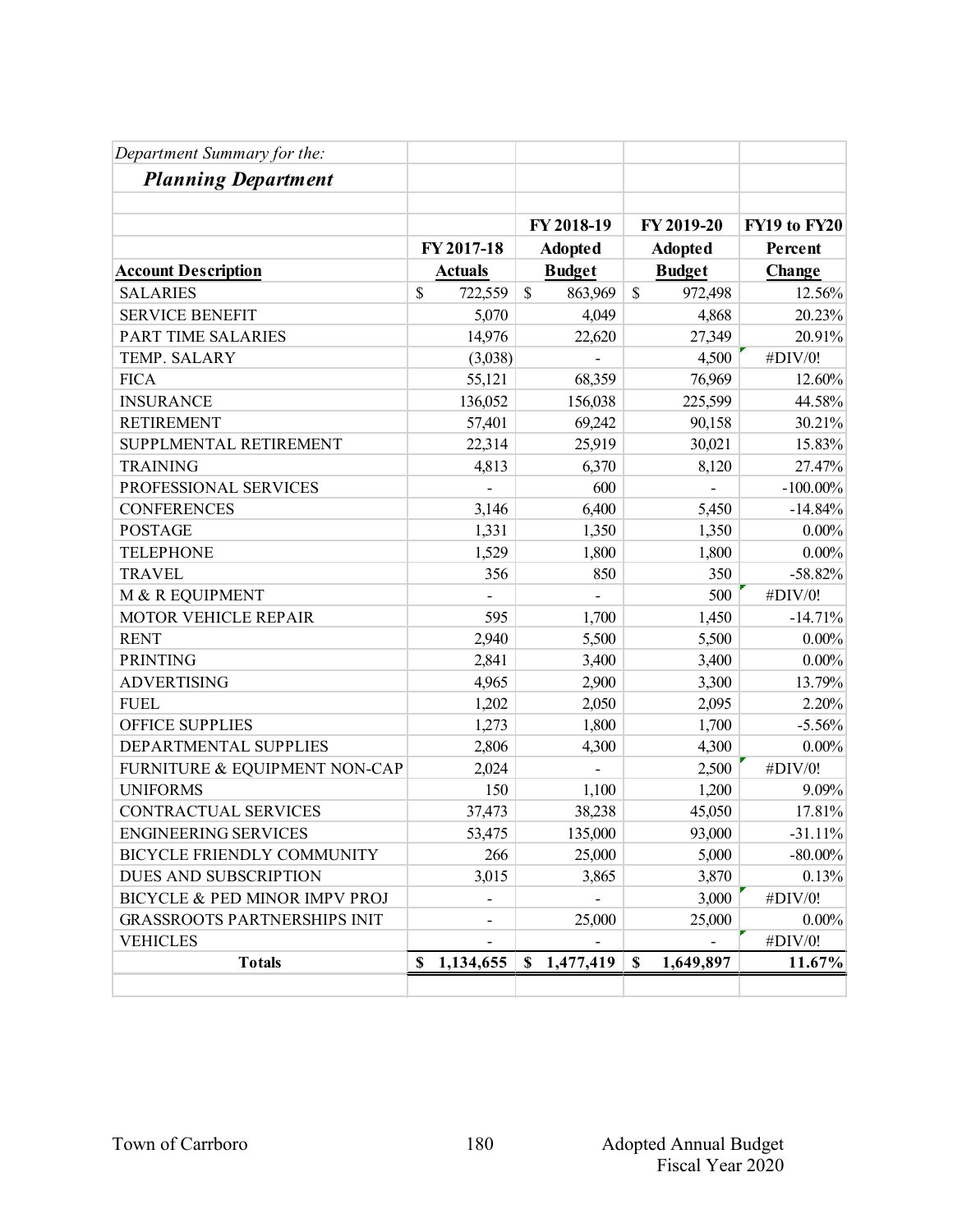| Department Summary for the: |   |                |    |                |   |                |               |
|-----------------------------|---|----------------|----|----------------|---|----------------|---------------|
| <b>Transportation</b>       |   |                |    |                |   |                |               |
|                             |   |                |    | FY 2018-19     |   | FY 2019-20     | FY19 to FY20  |
|                             |   | FY 2017-18     |    | <b>Adopted</b> |   | <b>Adopted</b> | Percent       |
| <b>Account Description</b>  |   | <b>Actuals</b> |    | <b>Budget</b>  |   | <b>Budget</b>  | <b>Change</b> |
| CONTRACTUAL SERVICES        | S | 1,455,012      | \$ | 1,727,400      | S | 1,919,000      | 11.09%        |
| <b>VEHICLES</b>             |   | ۰              |    | 83,600         |   | 83,600         | $0.00\%$      |
| <b>Totals</b>               | S | 1,455,012      | S  | 1,811,000      | S | 2,002,600      | 10.58%        |
|                             |   |                |    |                |   |                |               |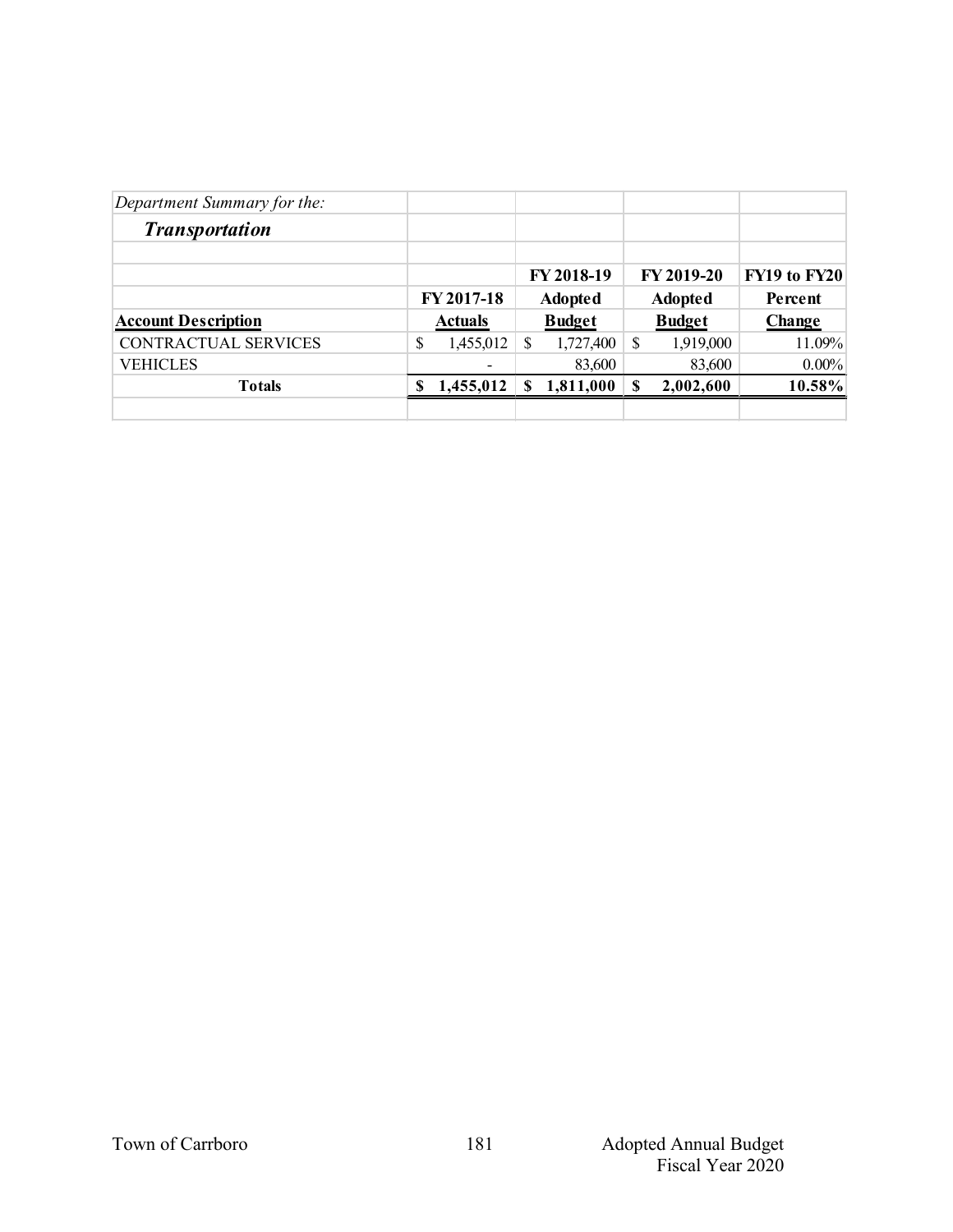| Department Summary for the:       |                            |                          |                 |              |
|-----------------------------------|----------------------------|--------------------------|-----------------|--------------|
| <b>Public Works Department</b>    |                            |                          |                 |              |
|                                   |                            |                          |                 |              |
|                                   |                            | FY 2018-19               | FY 2019-20      | FY19 to FY20 |
|                                   | FY 2017-18                 | <b>Adopted</b>           | <b>Adopted</b>  | Percent      |
| <b>Account Description</b>        | <b>Actuals</b>             | <b>Budget</b>            | <b>Budget</b>   | Change       |
| <b>SALARIES</b>                   | $\mathcal{S}$<br>1,160,501 | \$<br>1,478,058          | \$<br>1,624,363 | 9.90%        |
| <b>OVERTIME</b>                   | 9,129                      | 12,250                   | 19,250          | 57.14%       |
| <b>SERVICE BENEFIT</b>            | 8,350                      | 6,323                    | 8,067           | 27.58%       |
| <b>FICA</b>                       | 89,038                     | 113,040                  | 126,752         | 12.13%       |
| <b>INSURANCE</b>                  | 287,323                    | 361,367                  | 481,133         | 33.14%       |
| <b>RETIREMENT</b>                 | 92,138                     | 115,144                  | 148,654         | 29.10%       |
| SUPPLMENTAL RETIREMENT            | 36,552                     | 44,229                   | 49,499          | 11.92%       |
| PERSONNEL COSTS - OTHER DEPTS     |                            |                          | (12,500)        | #DIV/0!      |
| <b>TRAINING</b>                   | 5,183                      | 11,500                   | 11,900          | 3.48%        |
| <b>COMMERCIAL DRIVERS LICENSE</b> | 680                        | 870                      | 725             | $-16.67%$    |
| PROFESSIONAL SERVICES             | 5,360                      | 16,000                   |                 | $-100.00\%$  |
| <b>CONFERENCES</b>                |                            | 2,000                    | 2,000           | $0.00\%$     |
| <b>POSTAGE</b>                    | 24                         | 200                      | 200             | $0.00\%$     |
| <b>TELEPHONE</b>                  | 7,494                      | 7,420                    | 7,500           | 1.08%        |
| <b>TRAVEL</b>                     | 884                        |                          | 300             | #DIV/0!      |
| M & R EQUIPMENT                   | 23,267                     | 26,800                   | 30,600          | 14.18%       |
| <b>MAND R BUILDINGS</b>           | 62,080                     | 111,800                  | 112,000         | 0.18%        |
| M & R PARKS                       | 1,395                      | 2,500                    | 1,000           | $-60.00\%$   |
| M & R GROUNDS                     | 1,000                      | 1,200                    | 1,200           | $0.00\%$     |
| MOTOR VEHICLE REPAIR              | 131,284                    | 106,450                  | 122,700         | 15.27%       |
| <b>RENT</b>                       | 1,458                      | 9,800                    | 8,000           | $-18.37\%$   |
| <b>PRINTING</b>                   | 220                        | 3,600                    | 750             | $-79.17%$    |
| <b>ADVERTISING</b>                | 3,929                      | 750                      | 500             | $-33.33%$    |
| <b>UTILITIES</b>                  | 286,708                    | 319,000                  | 294,000         | $-7.84%$     |
| <b>PARK UTILITIES</b>             | 40,547                     | 41,900                   | 38,900          | $-7.16%$     |
| <b>FUEL</b>                       | 89,394                     | 80,593                   | 78,906          | $-2.09%$     |
| <b>FUEL SYSTEM</b>                | 840                        | 900                      |                 | $-100.00\%$  |
| OFFICE SUPPLIES                   | 3,917                      | 5,000                    | 4,500           | $-10.00\%$   |
| DEPARTMENTAL SUPPLIES             | 154,281                    | 123,506                  | 130,623         | 5.76%        |
| <b>PARK SUPPLIES</b>              | 24,034                     | 51,900                   | 15,000          | $-71.10%$    |
| PURCHASE FOR RESALE               |                            | 9,700                    | 9,700           | $0.00\%$     |
| YARD WASTE CARTS                  |                            | 4,850                    | 4,850           | $0.00\%$     |
| <b>VEHICLE SUPPLIES</b>           | 2,387                      | 6,700                    | 4,000           | $-40.30%$    |
| FURNITURE & EQUIPMENT NON-CAP     | 4,499                      | 3,250                    | 3,250           | $0.00\%$     |
| <b>UNIFORMS</b>                   | 12,481                     | 18,316                   | 15,892          | $-13.23%$    |
| CONTRACTUAL SERVICES              | 238,536                    | 290,296                  | 249,930         | $-13.91%$    |
| <b>LANDFILL FEES</b>              | 316,396                    | 311,000                  | 360,000         | 15.76%       |
| DUES AND SUBSCRIPTION             | 1,114                      | 2,000                    | 1,725           | $-13.75%$    |
| <b>MISCELLANEOUS</b>              | 145                        |                          |                 | #DIV/0!      |
| OWASA SEWER FEE REIMBURSEMENT     | 2,000                      |                          |                 | #DIV/0!      |
| <b>EQUIPMENT</b>                  | 38,298                     | 5,000                    | 25,000          | 400.00%      |
| <b>VEHICLES</b>                   | 12,000                     | $\overline{\phantom{0}}$ |                 | #DIV/0!      |
| OTHER CAPITAL ASSETS              | 416,275                    |                          |                 | #DIV/0!      |
| OPER EXP ALLOCATNS - ST/W FND     |                            |                          | (9,500)         | #DIV/0!      |
| <b>Totals</b>                     | 3,571,141<br>S             | 3,705,212<br>S           | 3,971,369<br>S  | 7.18%        |
|                                   |                            |                          |                 |              |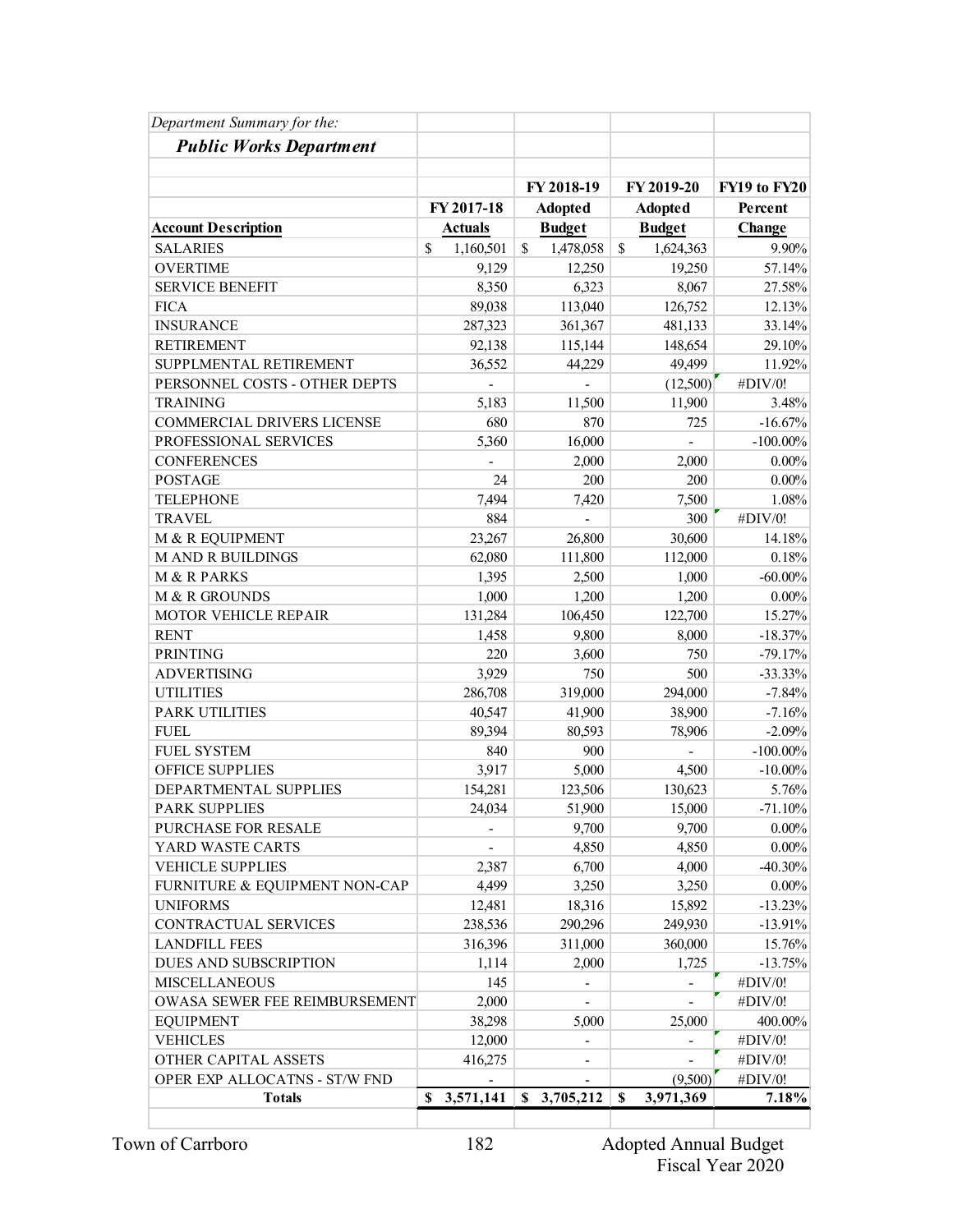| Department Summary for the:            |                          |                         |                          |              |
|----------------------------------------|--------------------------|-------------------------|--------------------------|--------------|
| <b>Recreation and Parks Department</b> |                          |                         |                          |              |
|                                        |                          | FY 2018-19              | FY 2019-20               | FY19 to FY20 |
|                                        | FY 2017-18               | <b>Adopted</b>          | <b>Adopted</b>           | Percent      |
| <b>Account Description</b>             | <b>Actuals</b>           | <b>Budget</b>           | <b>Budget</b>            | Change       |
| <b>SALARIES</b>                        | $\mathbb{S}$<br>588,466  | $\mathbb{S}$<br>614,079 | $\mathbb{S}$<br>677,338  | 10.30%       |
| <b>SERVICE BENEFIT</b>                 | 3,802                    | 5,909                   | 4,625                    | $-21.73%$    |
| <b>WORKERS COMPENSATION</b>            | 94                       |                         |                          | #DIV/0!      |
| PART TIME SALARIES                     | 56,244                   | 56,206                  | 32,810                   | $-41.63%$    |
| TEMP. SALARY                           | 215,841                  | 251,038                 | 223,210                  | $-11.09%$    |
| <b>FICA</b>                            | 64,088                   | 70,845                  | 70,039                   | $-1.14%$     |
| <b>INSURANCE</b>                       | 138,456                  | 146,698                 | 182,108                  | 24.14%       |
| <b>RETIREMENT</b>                      | 50,590                   | 52,349                  | 64,347                   | 22.92%       |
| SUPPLMENTAL RETIREMENT                 | 17,797                   | 20,109                  | 21,427                   | 6.55%        |
| <b>TRAINING</b>                        | 1,126                    | 3,150                   | 2,800                    | $-11.11%$    |
| <b>CONFERENCES</b>                     | 3,445                    | 6,850                   | 9,800                    | 43.07%       |
| <b>POSTAGE</b>                         | 5,327                    | 7,440                   | 7,265                    | $-2.35%$     |
| <b>TELEPHONE</b>                       | 381                      | 1,190                   | 810                      | $-31.93%$    |
| M & R EQUIPMENT                        | 265                      | 1,790                   | 1,622                    | $-9.39%$     |
| <b>MAND R BUILDINGS</b>                | 40,568                   | 49,902                  | 9,400                    | $-81.16%$    |
| M & R PARKS                            |                          | 3,920                   | 3,920                    | $0.00\%$     |
| MOTOR VEHICLE REPAIR                   | 2,857                    | 1,050                   | 1,050                    | $0.00\%$     |
| <b>RENT</b>                            | 27,505                   | 8,570                   | 47,870                   | 458.58%      |
| <b>PRINTING</b>                        | 10,646                   | 15,000                  | 14,000                   | $-6.67%$     |
| <b>ADVERTISING</b>                     | 2,475                    | 3,910                   | 3,910                    | $0.00\%$     |
| <b>FUEL</b>                            | 705                      | 1,000                   | 1,000                    | $0.00\%$     |
| OFFICE SUPPLIES                        | 2,233                    | 3,000                   | 3,134                    | 4.47%        |
| DEPARTMENTAL SUPPLIES                  | 35,145                   | 44,500                  | 44,500                   | $0.00\%$     |
| <b>UNIFORMS</b>                        | 14,473                   | 20,000                  | 20,000                   | $0.00\%$     |
| <b>CONTRACTUAL SERVICES</b>            | 93,782                   | 113,996                 | 103,496                  | $-9.21%$     |
| <b>COMMUNITY EVENTS</b>                | 123,918                  | 98,900                  | 127,900                  | 29.32%       |
| <b>DUES AND SUBSCRIPTION</b>           | 2,985                    | 3,500                   | 3,500                    | $0.00\%$     |
| MISCELLANEOUS CONSTRUCTION             |                          |                         | 54,000                   | #DIV/0!      |
| <b>Totals</b>                          | 1,503,214<br>$\mathbf S$ | 1,604,901<br>\$         | $\mathbf S$<br>1,735,881 | 8.16%        |
|                                        |                          |                         |                          |              |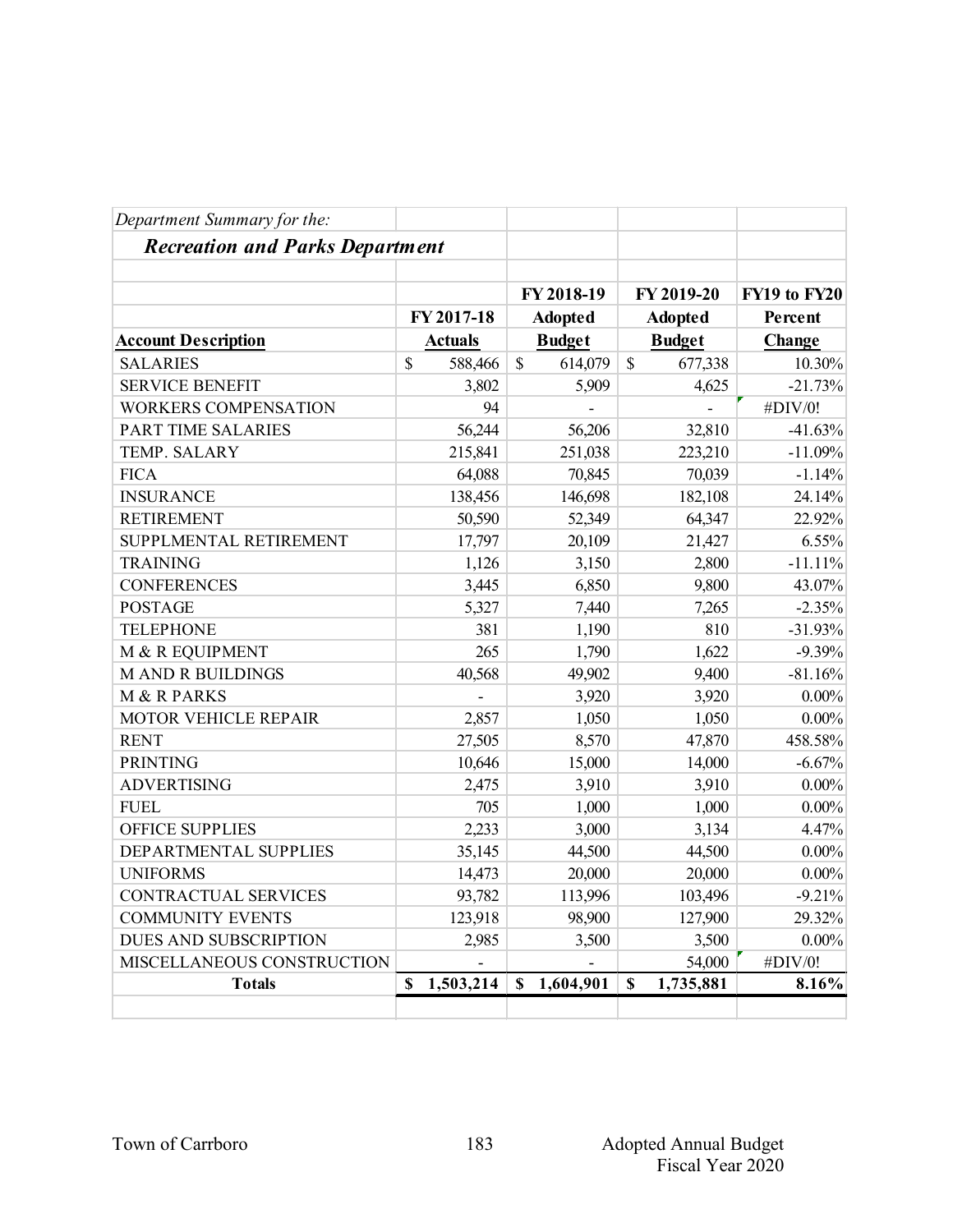| Department Summary for the:     |             |                          |                |                          |                           |                |              |
|---------------------------------|-------------|--------------------------|----------------|--------------------------|---------------------------|----------------|--------------|
| <b>General Non-Departmental</b> |             |                          |                |                          |                           |                |              |
|                                 |             |                          |                |                          |                           |                |              |
|                                 |             |                          |                | FY 2018-19               |                           | FY 2019-20     | FY19 to FY20 |
|                                 |             | FY 2017-18               |                | <b>Adopted</b>           |                           | <b>Adopted</b> | Percent      |
| <b>Account Description</b>      |             | <b>Actuals</b>           |                | <b>Budget</b>            |                           | <b>Budget</b>  | Change       |
| <b>SALARIES</b>                 | \$          | $\overline{\phantom{a}}$ | \$             | 315,888                  | $\mathbb{S}$              | 420,274        | 33.05%       |
| PAY PLAN ADJUSTMENTS            |             |                          |                | 100,000                  |                           |                | $-100.00\%$  |
| DEPENDENT HEALTH INSURANCE      |             | $\overline{a}$           |                | 307,457                  |                           | 315,271        | 2.54%        |
| UNEMPLOYMENT INS RESERVE        |             | $\overline{\phantom{a}}$ |                | 22,821                   |                           | 22,821         | $0.00\%$     |
| RISK MANAGEMENT/SAFETY          |             |                          |                |                          |                           | 100,000        | #DIV/0!      |
| <b>Totals</b>                   | \$          |                          | $\mathbf S$    | 746,166                  | $\mathbf S$               | 858,366        | 15.04%       |
|                                 |             |                          |                |                          |                           |                |              |
| Department Summary for the:     |             |                          |                |                          |                           |                |              |
| <b>Transfers</b>                |             |                          |                |                          |                           |                |              |
|                                 |             |                          |                |                          |                           |                |              |
|                                 |             |                          |                | FY 2018-19               |                           | FY 2019-20     | FY19 to FY20 |
|                                 |             | FY 2017-18               |                | <b>Adopted</b>           |                           | <b>Adopted</b> | Percent      |
| <b>Account Description</b>      |             | <b>Actuals</b>           |                | <b>Budget</b>            |                           | <b>Budget</b>  | Change       |
| TRF TO AFFORDABLE HOUSING       | \$          |                          | \$             | $\overline{\phantom{a}}$ | \$                        | 52,000         | #DIV/0!      |
| TRF TO GRANT FUND               |             | 21,000                   |                |                          |                           |                | #DIV/0!      |
| TRF TO AFFORDABLE HOUSING       |             | 131,092                  |                |                          |                           |                | #DIV/0!      |
| TRF TO CAPITAL RESERVE          |             | 2,462,006                |                | 250,000                  |                           | 405,200        | 62.08%       |
| TRF TO STORM WATER UTILITY      |             | 308,383                  |                |                          |                           |                | #DIV/0!      |
| <b>Totals</b>                   | \$          | 2,922,481                | $\mathbf S$    | 250,000                  | $\mathbf S$               | 457,200        | 82.88%       |
|                                 |             |                          |                |                          |                           |                |              |
| Department Summary for the:     |             |                          |                |                          |                           |                |              |
| <b>Debt Service</b>             |             |                          |                |                          |                           |                |              |
|                                 |             |                          |                | FY 2018-19               |                           | FY 2019-20     | FY19 to FY20 |
|                                 | FY 2017-18  |                          | <b>Adopted</b> |                          | <b>Adopted</b>            |                | Percent      |
| <b>Account Description</b>      |             | <b>Actuals</b>           |                | <b>Budget</b>            |                           | <b>Budget</b>  | Change       |
| <b>LEASE PAYMENT PRINCIPAL</b>  | \$          | 535,064                  | $\mathbb{S}$   | 499,639                  | $\mathbb{S}$              | 656,685        | 31.43%       |
| <b>LEASE PAYMENT INTEREST</b>   |             | 15,448                   |                | 15,406                   |                           | 14,683         | $-4.69%$     |
| <b>MISCELLANEOUS</b>            |             | 350                      |                |                          |                           |                | #DIV/0!      |
| GO BOND-SIDEWALKS-PRINCIPAL     |             | 250,000                  |                | 250,000                  |                           | 250,000        | $0.00\%$     |
| FIRE SUBSTATION PRINCIPAL       |             | 216,667                  |                | 216,667                  |                           | 216,667        | $0.00\%$     |
| GO BOND-SIDEWALKS-INTEREST      |             | 82,500                   |                | 77,500                   |                           | 72,136         | $-6.92%$     |
| FIRE SUBSTATION INTEREST        |             | 40,685                   |                | 35,073                   |                           | 35,073         | $0.00\%$     |
| <b>Totals</b>                   | $\mathbf S$ | 1,140,714                | \$             | 1,094,285                | $\boldsymbol{\mathsf{S}}$ | 1,245,244      | 13.80%       |
|                                 |             |                          |                |                          |                           |                |              |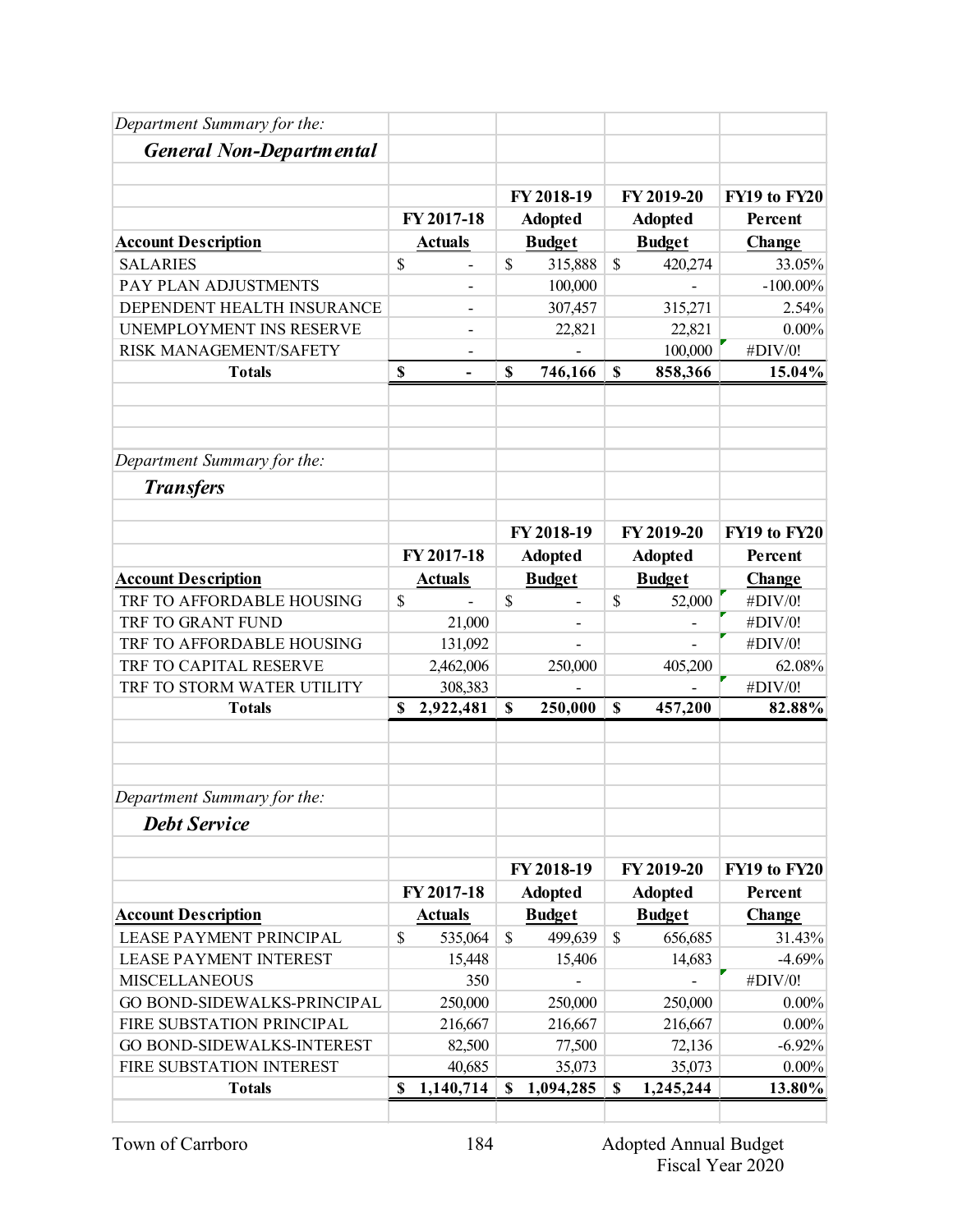| Department Summary for the:                      |                          |                        |                          |              |
|--------------------------------------------------|--------------------------|------------------------|--------------------------|--------------|
| <b>Storm Water Utility Operations Department</b> |                          |                        |                          |              |
|                                                  |                          | FY 2018-19             | FY 2019-20               | FY19 to FY20 |
|                                                  | FY 2017-18               | <b>Adopted</b>         | <b>Adopted</b>           | Percent      |
| <b>Account Description</b>                       | <b>Actuals</b>           | <b>Budget</b>          | <b>Budget</b>            | Change       |
| <b>SALARIES</b>                                  | \$<br>39,282             | $\mathbb{S}$<br>67,100 | $\mathbb{S}$<br>119,510  | 78.11%       |
| <b>SERVICE BENEFIT</b>                           | 456                      | 456                    | 456                      | $0.00\%$     |
| <b>FICA</b>                                      | 3,024                    | 5,133                  | 9,183                    | 78.90%       |
| <b>INSURANCE</b>                                 | 4,834                    | 14,230                 | 24,272                   | 70.57%       |
| <b>RETIREMENT</b>                                | 3,008                    | 5,241                  | 10,755                   | 105.21%      |
| SUPPLMENTAL RETIREMENT                           | 1,194                    | 2,013                  | 3,581                    | 77.89%       |
| PERSONNEL COSTS - OTHER DEPT                     |                          |                        | 12,500                   | #DIV/0!      |
| <b>TRAINING</b>                                  | $\blacksquare$           | 2,000                  | 1,915                    | $-4.25%$     |
| <b>LEGAL SERVICES</b>                            | 1,088                    | 5,000                  | 1,000                    | $-80.00\%$   |
| <b>CONFERENCES</b>                               |                          | 600                    | 2,000                    | 233.33%      |
| <b>POSTAGE</b>                                   | $\overline{\phantom{a}}$ | 4,000                  | 1,000                    | $-75.00\%$   |
| <b>TELEPHONE</b>                                 | $\overline{\phantom{m}}$ | 1,000                  | 1,000                    | $0.00\%$     |
| MOTOR VEHICLE REPAIR                             | -                        | 500                    | 1,000                    | 100.00%      |
| <b>PRINTING</b>                                  |                          | 1,000                  | 1,000                    | $0.00\%$     |
| <b>ADVERTISING</b>                               | 1,869                    | 1,000                  | 500                      | $-50.00\%$   |
| <b>FUEL</b>                                      |                          | 500                    | 1,000                    | 100.00%      |
| OFFICE SUPPLIES                                  | 109                      | 200                    | 1,000                    | 400.00%      |
| DEPARTMENTAL SUPPLIES                            | 2,498                    | 1,000                  | 6,000                    | 500.00%      |
| <b>UNIFORMS</b>                                  |                          |                        | 500                      | #DIV/0!      |
| CONTRACTUAL SERVICES                             |                          | 16,000                 | 69,000                   | 331.25%      |
| <b>ENGINEERING SERVICES</b>                      | 7,789                    | 10,000                 | 10,000                   | $0.00\%$     |
| DUES AND SUBSCRIPTION                            |                          | 6,000                  | 6,000                    | $0.00\%$     |
| STORMWATER ADVISORY COMMI                        |                          |                        | 500                      | #DIV/0!      |
| <b>EQUIPMENT</b>                                 | ۰                        | 191,000                |                          | $-100.00\%$  |
| STORMWATER ACTIVITY                              | 50,641                   |                        |                          | #DIV/0!      |
|                                                  |                          |                        | $\overline{\phantom{a}}$ |              |
| EMERGENCY RESERVES SW UTILIT                     |                          | 100,000                | 100,000                  | $0.00\%$     |
| OPER EXP ALLOCATNS - GEN FND                     | ۰                        |                        | 9,500                    | #DIV/0!      |
| UNEXPENDED RESERVES                              |                          | 466,027                | 170,203                  | $-63.48%$    |
| TR TO SWUE PROJECTS FUND                         |                          |                        | 235,400                  | #DIV/0!      |
| <b>Totals</b>                                    | \$<br>115,792            | \$<br>900,000          | $\mathbb S$<br>798,775   | $-11.25%$    |